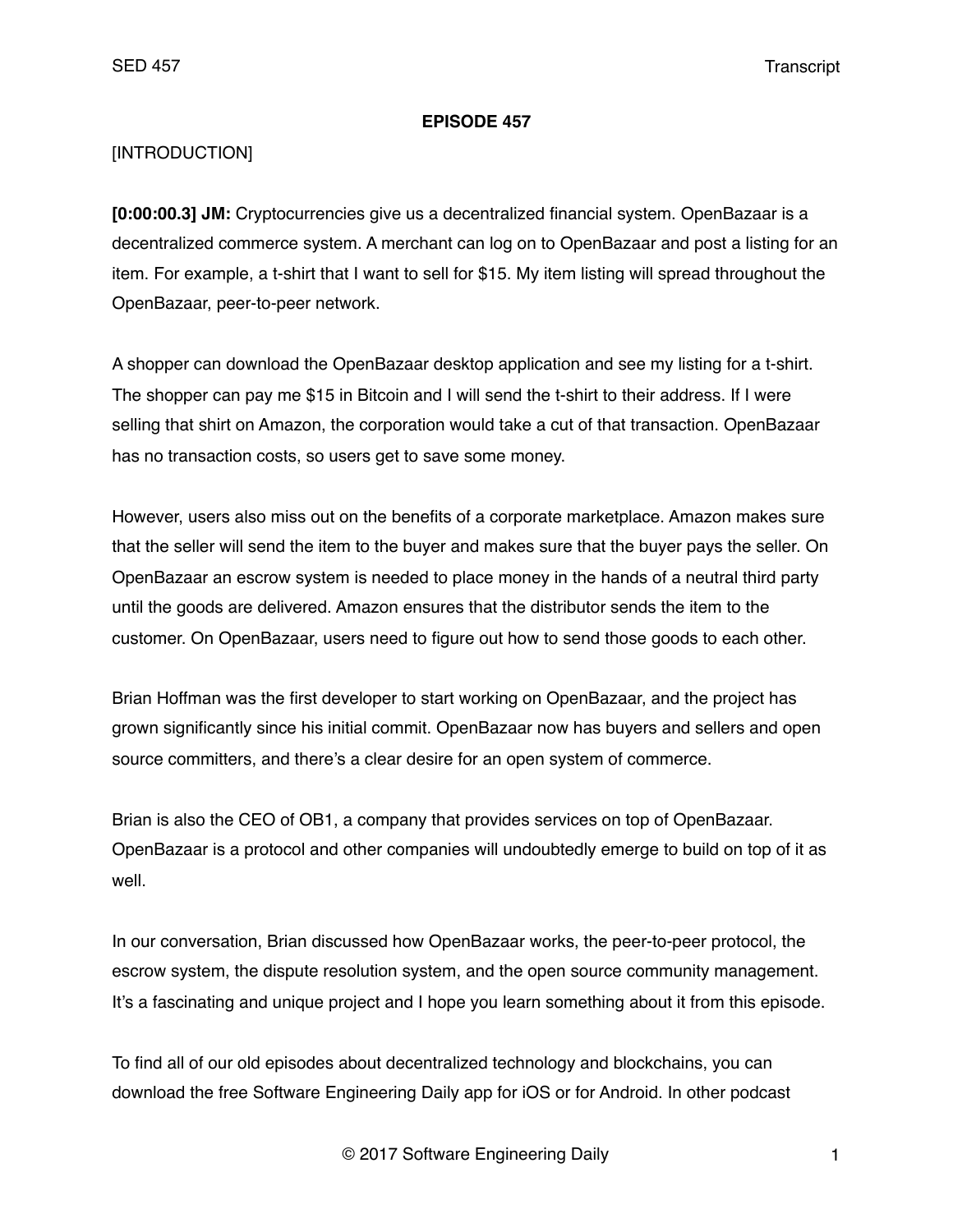players, you can only access the most recent 100 episodes, but with these apps you can get all 600 of our past episodes, you can get recommendations based on your listening history and they're open sourced at Github.com/softwareengineeringdaily.

If you're looking for an open source project to get involved with, we would love to get your help. A shout out to today's featured open source contributor, Justine Lam, he has been working on improving the iOS code base, and I know all of the Software Engineering Daily mobile users appreciate his effort. Thanks Justine, and thanks to all of the open source contributors.

Let's get on with this episode.

## [SPONSOR MESSAGE]

**[0:03:00.3] JM:** You are programming a new service for your users, or you are hacking on a side project. Whatever you're building, you need to send e-mail. For sending e-mail, developers use SendGrid. SendGrid is the API for e-mail trusted by developers.

Send transactional e-mails through the SendGrid API. Build marketing campaigns with a beautiful interface for crafting the perfect e-mail. SendGrid is trusted by Uber, Airbnb and Spotify. But anyone can start for free and send 40,000 e-mails in their first month. After the first month, you can send 100 e-mails per day for free.

Just go to sendgrid.com/sedaily to get started. Your e-mail is important. Make sure it gets delivered properly with SendGrid, a leading e-mail platform. Get started with 40,000 e-mails your first month at sendgrid.com/sedaily. That's sendgrid.com/sedaily.

#### [INTERVIEW]

**[0:04:14.3] JM:** Brian Hoffman is the developer of OpenBazaar and the CEO of OB1. Brian, welcome to Software Engineering Daily.

**[0:04:22.0] BH:** Hi. Thanks for having me.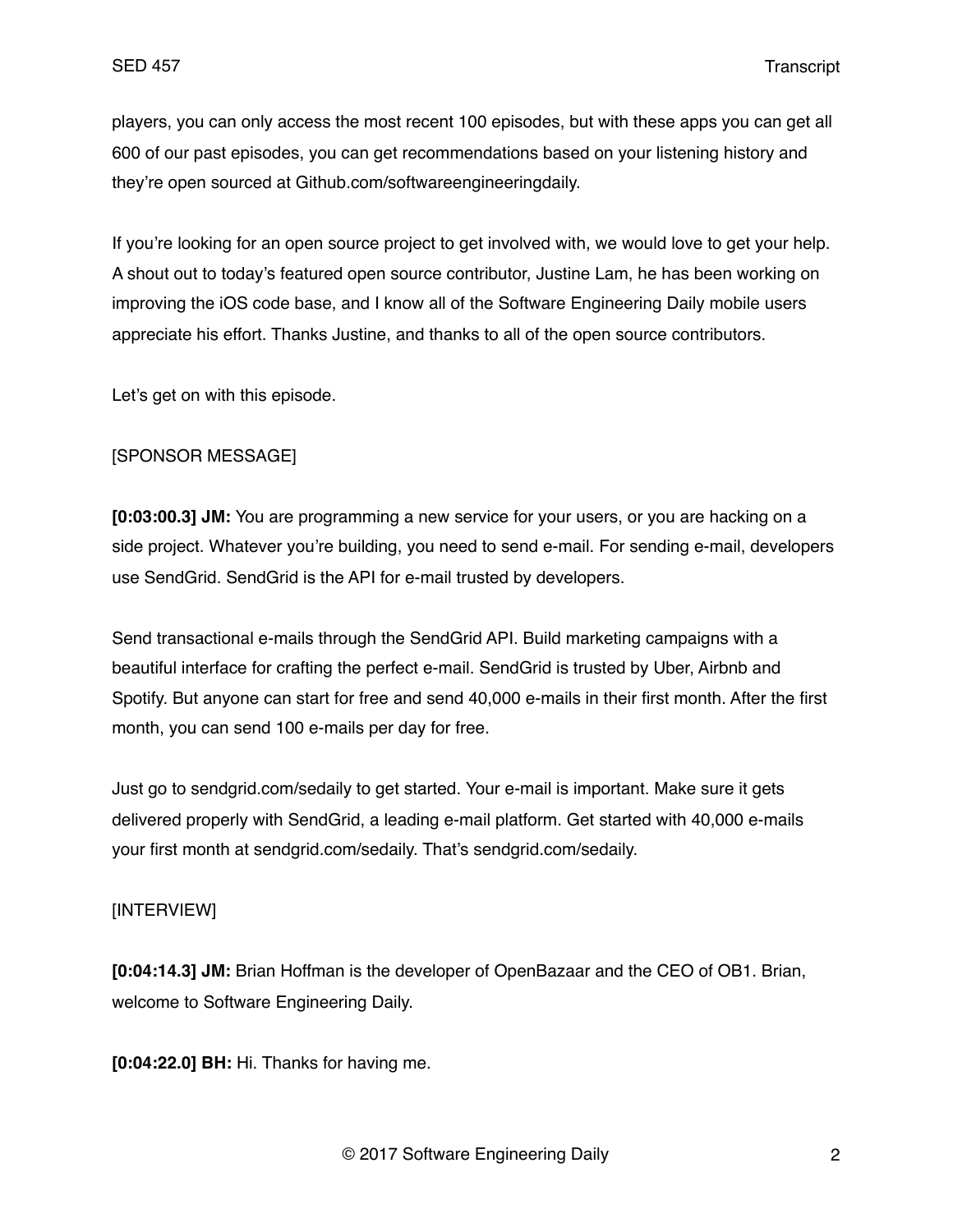**[0:04:23.0] JM:** OpenBazaar is a decentralized marketplace. With Bitcoin, we have decentralized money. Why do we also need a decentralized marketplace? **[0:04:34.4] BH:** Well, I think very early on when Bitcoin – after Bitcoin was created, it was realized that if it's going to service some kind of payment mechanism in addition to be in a store value, there needs to be somewhere to use it.

Early on, people were just sending it to each other directly in forums and things like that. But there was always this idea that maybe there could be this more advanced marketplace that would match up buyers and sellers and allow them to spend their Bitcoin to receive products or services.

This never really happened in a concerted way until there was some websites that would accept it and things like that, but there was never really like a good marketplace.

**[0:05:19.8] JM:** I sell Software Engineering Daily t-shirts on Shopify. That's a centralized marketplace. How is it different if I sell those t-shirts on OpenBazaar?

**[0:05:31.9] BH:** The idea behind OpenBazaar is to accomplish a similar goal, which is to get Bitcoin for a t-shirt. But we do it in a much different way behind the scenes, and in a way that creates a lot less requirement for centralization and trust.

If you were to sell t-shirts on Shopify, let's say you sell Donald Trump t-shirts and all of a sudden the people who run Shopify say, "Well, we don't like Donald Trump, so we're going to remove all of the stores that sell Donald Trump t-shirts." Your business could instantly disappear, because you're at the behest of this company or centralized organization.

In our case, because OpenBazaar is completely peer-to-peer, it's up to the participants of the network to decide what stays and what goes. Those Donald Trump t-shirts would remain for sale just like if you were running your own website. That's one primary advantage of it.

With Bitcoin, we have permissionless money, so no one can tell you how to spend your money or where to spend your money or who you send it to. They can't take it from you. In this way, your online business can't be taken away from you as well.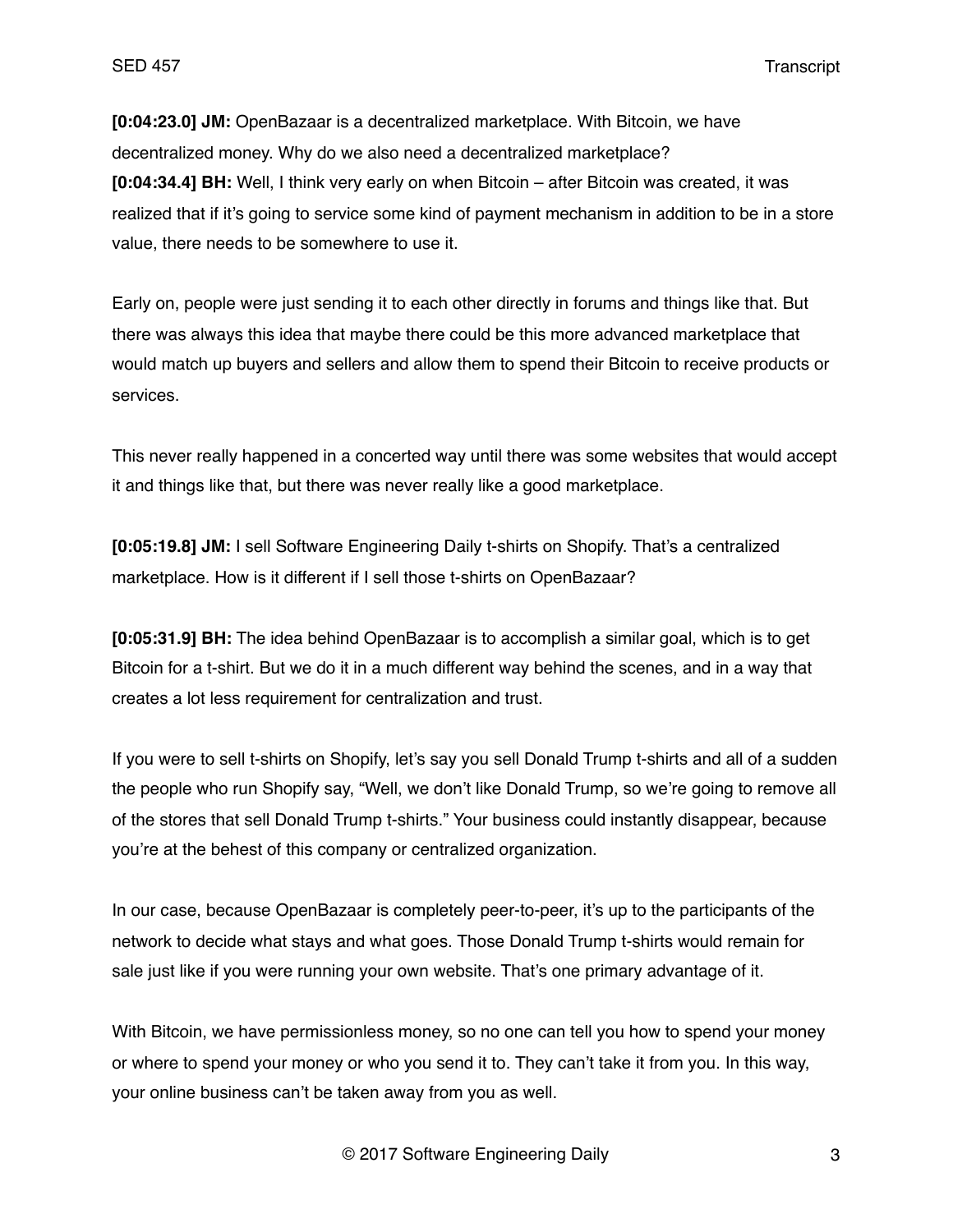**[0:06:51.0] JM:** Would OpenBazaar work without Bitcoin?

**[0:06:54.5] BH:** OpenBazaar was designed to be agnostic to the payment mechanism. We have a smart contract type system for how you set up a trade and how you list your product, how people say I want to purchase the product and so on. But one of the most unique aspects of it is the idea of this escrow system.

What that means is if I want to sell something to you with Bitcoin and I send you Bitcoin, I can't get a refund unless that person gives me the refund. It's quite risky to say, "Hey, I'll buy your tshirt. Here is the Bitcoin. Please send me the t-shirt." Do you have no recourse.

In OpenBazaar, what we have is a special type of Bitcoin address, which the merchant and the buyer co-own. The money can't really go to one or the other, unless they both agree. It serves as this escrow.

When you're going to buy the t-shirt from somebody, you would put your money that you want to pay to the merchant into this special account, and when you receive the t-shirt and you're happy, then you guys both agree to give the merchant that money out of the escrow address. That actual capability really only exist in these cryptocurrencies. There is no real way to do that with like a PayPal for instance. That is necessary. That's why Bitcoin is necessary in this case. But there are other cryptocurrencies that have similar functionality and could replace Bitcoin there.

**[0:08:27.1] JM:** Like we said, I am a merchant, I want to post my t-shirt, my Software Engineering Daily t-shirts on OpenBazaar. Describe the process that a merchant goes through to post an item.

**[0:08:42.0] BH:** Right now, OpenBazaar is a desktop application that runs on Linux, OSX and Windows. You would go to the OpenBazaar.com website and download the app and install it, which is really simple. But once you're running the app, there is no registration or anything involved with it, because it just runs on your computer.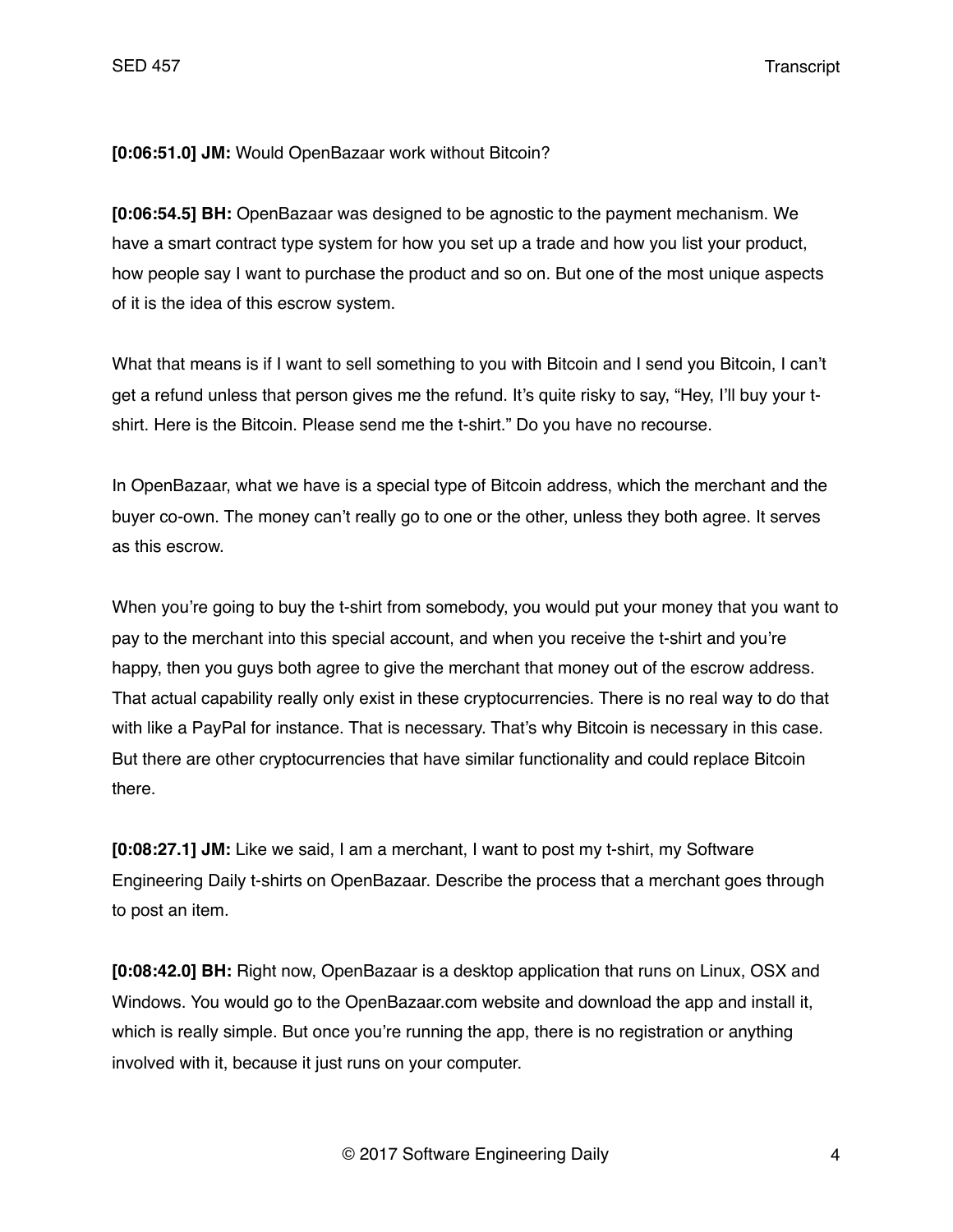Then you're immediately presented with your store. It's like a couple clicks. Say create a new listing, you fill out the information for your item, add a photo, add a price, shipping options. Pretty simple. Seems similar to other marketplaces. Once you hit save, your listing is live on the network and people can go and buy it immediately. Within five minutes, I would say for most people they can have at least one product up and running in the store created.

**[0:09:32.3] JM:** Describe the process by which somebody makes a purchase on OpenBazaar.

**[0:09:37.4] BH:** The same thing would be required to get started. You download the app and run it. You can search for item in the app, or you can browse through the main pages and see what you want. Once you click on the item, you have a buy button.

You can either pay using the OpenBazaar wallet, which is in the app itself, or you can pay from any other Bitcoin wallet you have if you already have that, and you would just basically pay the amount of Bitcoin that's required. Enter in your shipping address where you want your product to be sent if it's a physical product. Then once you pay, the merchant will fulfill the order.

**[0:10:21.5] JM:** Okay. Now we can get in to the lower level aspects of this. We've talked about the high-level user experience. Okay, it feels like an e-commerce site. I go on the website from a merchant – I'm sorry, I go on the application, the desktop application. We'll get into why it needs to be a desktop application. I post my items and if somebody wants to buy them, they have to download the application, they open up the app and they make a purchase.

Under the hood, like you said, OpenBazaar runs over a peer-to-peer network. It's a Kademlia style peer-to-peer network. I think people know what a peer-to-peer network is. It's decentralized network where peers are communicating with each other and information spreads, and maybe kind of a epidemic style, or what's the – just a gradual gossip protocol, that's a typical peer-to-peer protocol the way information spreads. What is a Kademlia style peer-to-peer network?

**[0:11:25.9] BH:** On our network, rather than spreading – if I connect to the peer-to-peer network and I want people to know that my store is out there, some networks will do the gossip and just

© 2017 Software Engineering Daily 5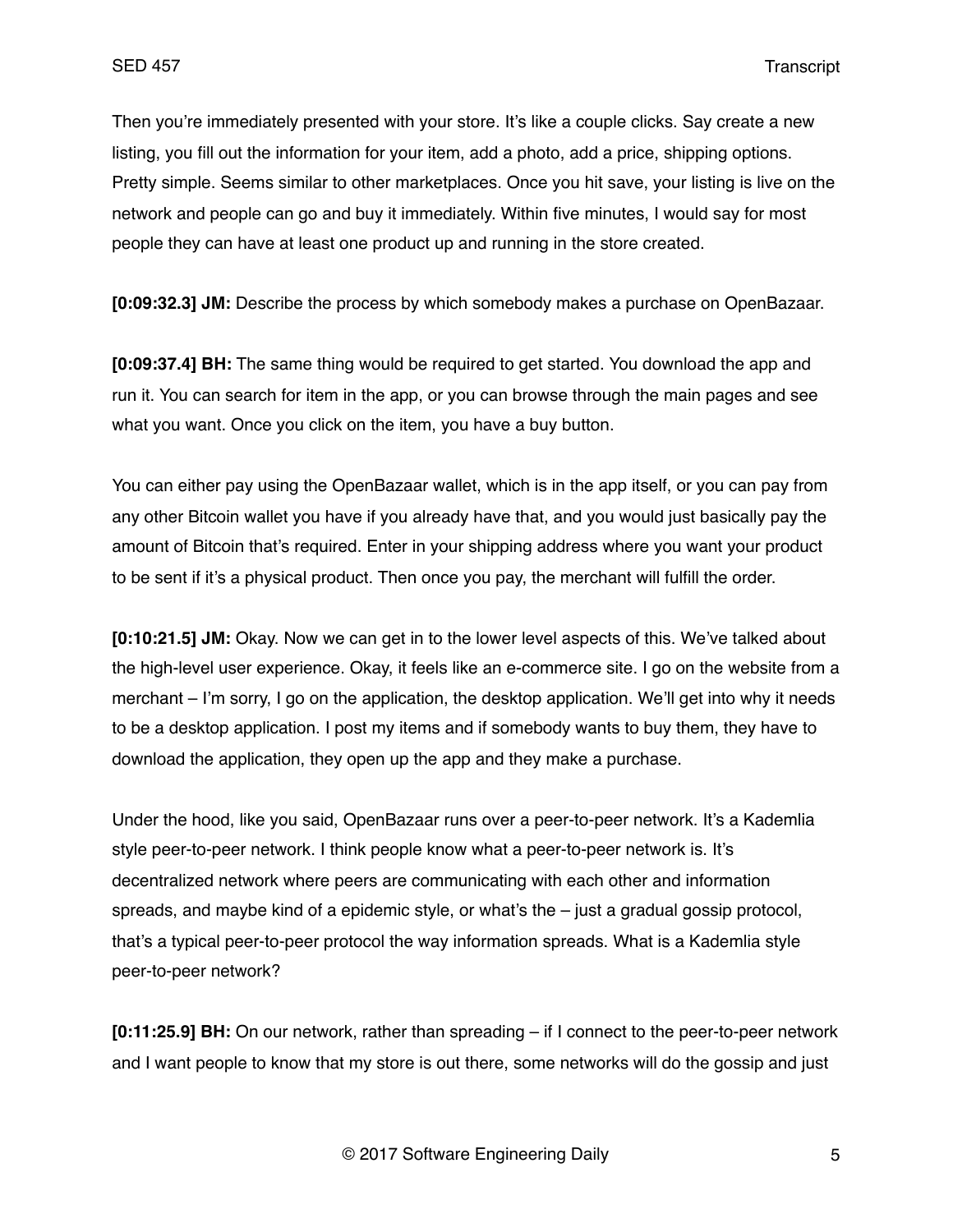gradually tell the entire network that they exist. But the way that we do it is we use something called a DHT, or distributed hash table.

What this allows you to do is rather than as the network gets bigger and bigger and bigger, let's say there is a million stores on it, or million users, you have to track a million users and understand what the state of the network is for all million.

You basically have a subset of those and you're able to branch out using the DHT to find someone that you're looking for. The entire network is partitioned into a list of a range of hashes. The way it works is in our case, a Kademlia style is like let's say you have a million nodes, you probably only have a couple dozen in your writing table and you would say, "Hey, I'm looking for this store with this hash."

You look in your local table, "I don't have that hash. Okay, so what's the hash that's closest to this guy that I do have?" Then you ask that person. Okay, do you have this hash? If they don't, then they give you the closest hash. It keeps going until you find the actual hash, or you realize it's not in the network.

That allows you to do a much less – it's much less intensive to try and find that node, rather than have to search all the table, or keep track of all the table locally. That's this kind of in a nutshell how it works. Kademlia is just one style of that, and there's an algorithm that goes along with that that's much more detailed.

Most importantly, we use something called libp2p, which is being built by a company called Protocol Labs. They're also responsible for interplanetary file system IPFS, which is what we use. I mean, early on we had our own homegrown P2P protocol that we built on top of Kademlia, but we've since migrated to IPFS.

**[0:13:48.3] JM:** Yeah. I'd love to get into that migration a little bit later, because that sounds like an interesting process. The model of your network allows for lighter weight nodes than the Bitcoin blockchain. It's not like the Bitcoin blockchain where you have to download the entire transaction history of the Bitcoin ledger. Explain why that is.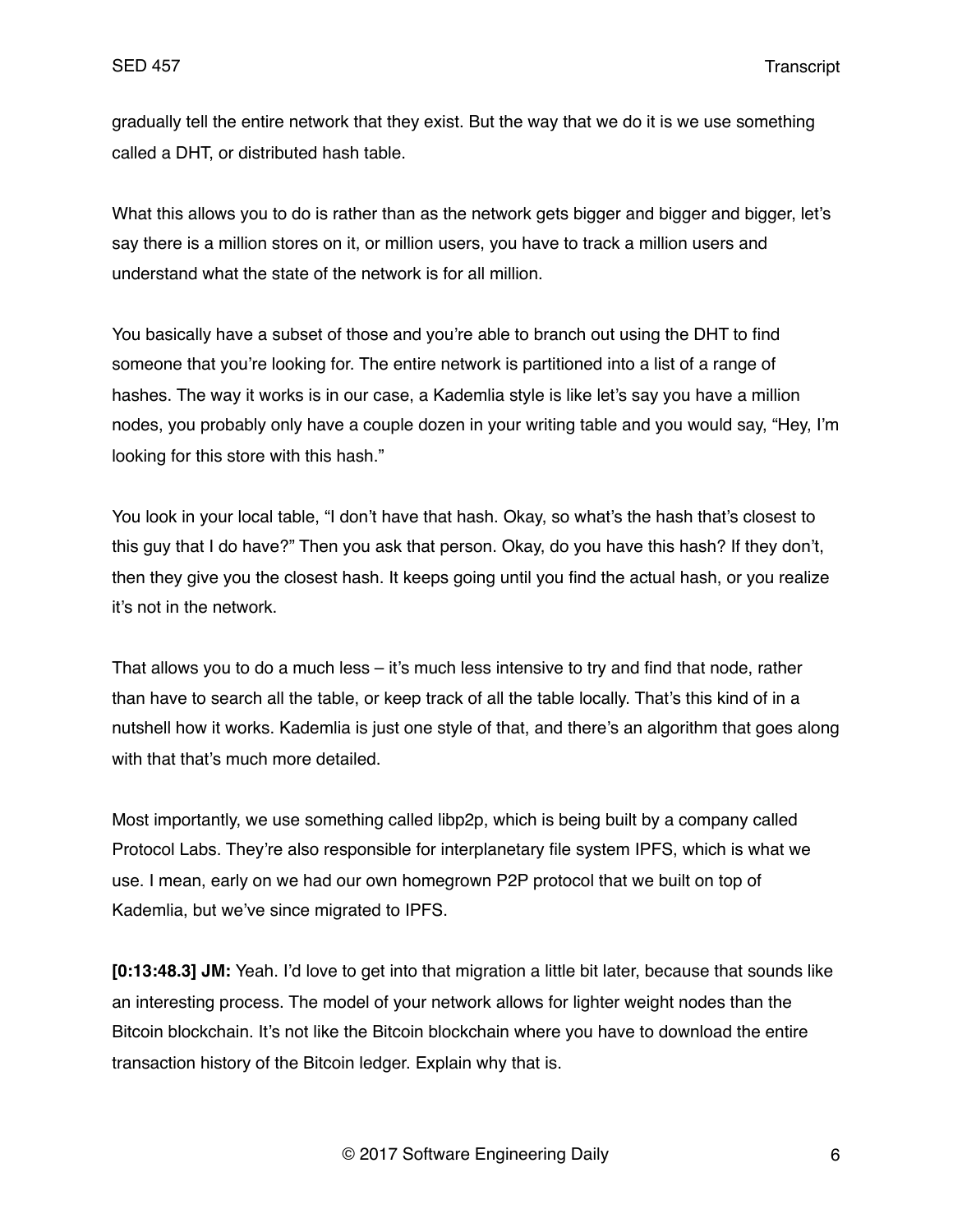**[0:14:14.5] BH:** Just you know, first there is two modes you can use Bitcoin in. One is the full node, which is probably the best option, but the most resource intensive. You have to download the entire blockchain in your computer. It validates all the transactions. In some cases it sends out transactions to others if they need it or they request it from you.

This takes up many, many gigabytes of space on your computer. It takes a long time to sync up the entire blockchain. It's really hard for users to get up and running immediately. Also for mobile clients, it's almost impossible to run a full node on your iPhone or your Android, because of that requirement.

There is something called SPV wallet, which is a simple payment verification, which basically it connects to other nodes and kind of asks for validation and does that, then it listens from the time that you created your wallet for transactions that come in for your wallet.

In OpenBazaar, we didn't want to have to burn users and say, "You have to run a full node in order to just buy things or sell things." Initially, the first version of OpenBazaar we just said, "We're not going to create a wallet. We're just going to let people use whatever wallet they want." But this was kind of kludgy, because when you wanted to buy something or sell something you had to jump out of OpenBazaar and go to your wallet of your choice and deal with that.

In 2.0 we created our own SPV wallet. It's inside the app, and you can use that by default. It doesn't require you downloaded the whole blockchain. It doesn't require any of that. You can immediately get going and make some payments and make payments out of your wallet. It's much more light on your computer. Hopefully, that will transfer over when we release the mobile and web version.

## [SPONSOR MESSAGE]

**[0:16:17.4] JM:** Spring Framework gives developers an environment for building Cloud-native projects. On December 4th through 7th, SpringOne Platform is coming to San Francisco. SpringOne Platform is a conference where developers congregate to explore the latest technologies in the spring ecosystem and beyond. Speakers at SpringOne Platform include Eric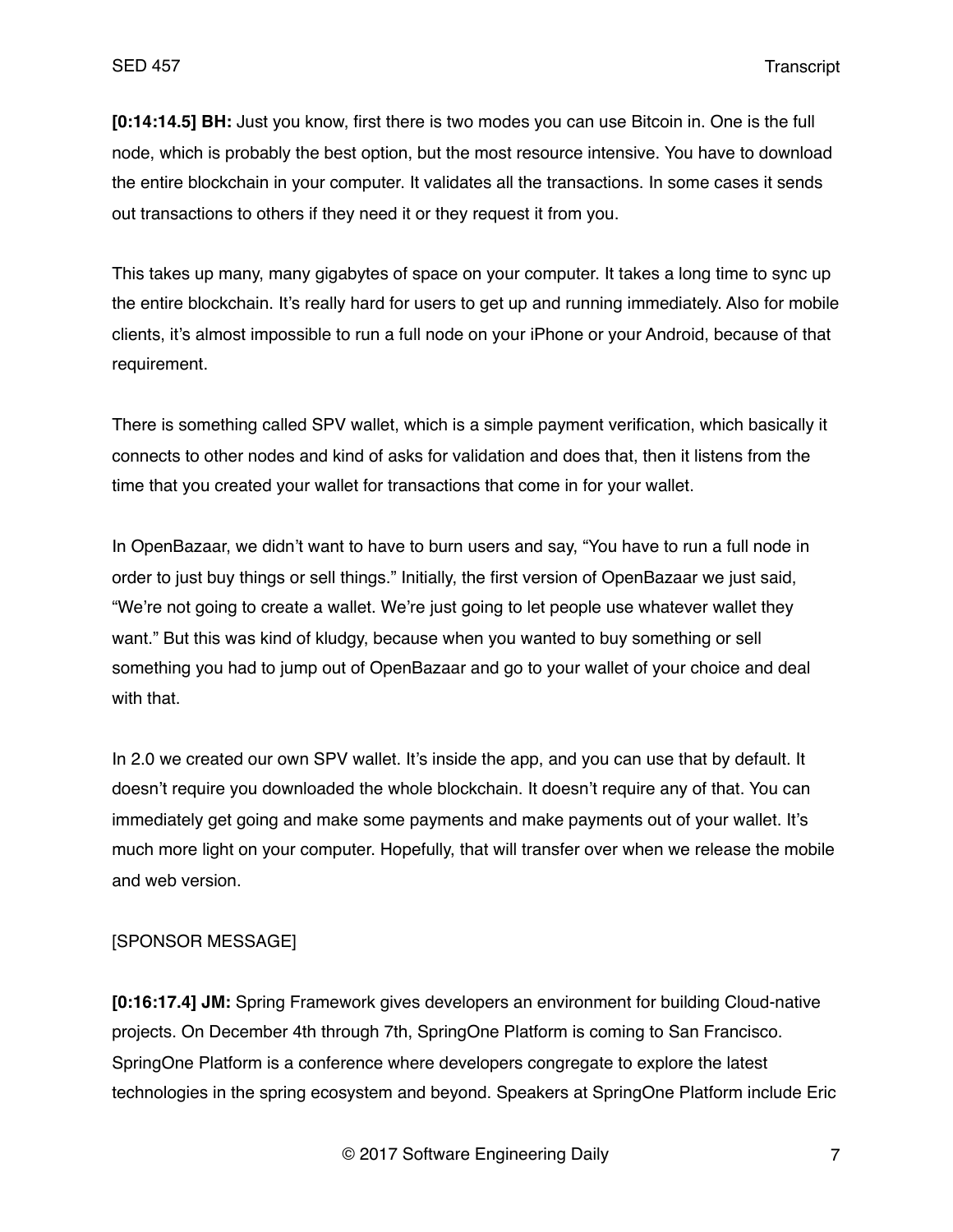Brewer, who created the CAP theorem, Vaugn Vernon who writes extensively about Domain Driven Design, and many thought leaders in the Spring ecosystem.

SpringOne Platform is the premier conference for those who build, deploy and run Cloud-native software. Software Engineering Daily listeners can sign up with the discount code 'SE Daily 100' and receive a \$100 off of a SpringOne Platform conference pass, while also supporting Software Engineering Daily. I will also be at SpringOne reporting on developments in the Cloudnative ecosystem. I would love to see you there and have a discussion with you.

Join me December 4th through 7th at the SpringOne Platform conference and use discount code 'SE Daily 100' for a \$100 off of your conference pass. That's S-E Daily 100, all one word for the promo code. Thanks to Pivotal for organizing SpringOne Platform and for sponsoring Software Engineering Daily.

## [INTERVIEW CONTINUED]

**[0:17:49.1] JM:** How does identity work in OpenBazaar? Because obviously, if I post something on OpenBazaar I want my merchant ID to be associated with my postings and purchasers want their purchase ID to be associated with their purchase. How does identity work?

**[0:18:10.8] BH:** Your identity in OpenBazaar is very similar to your identity in Bitcoin, which is there is no registration process where someone is tracking your name or social or whatever it is that you used to uniquely identify your e-mail address.

Basically, your identity is your key that gets generated. In OpenBazaar, we create – we use a pneumonic, which is a phrase of keywords to generate a key. From that key, we create your Bitcoin wallet as well in your store on IPFS.

The key is basically your identity. If you have control over your key on a network, then that's who – whoever controls the key basically is the identity. Now, going forward, we're working on ways of integrating other projects that can tie to that key. For instance, we're working with Blockstack and they have a naming system.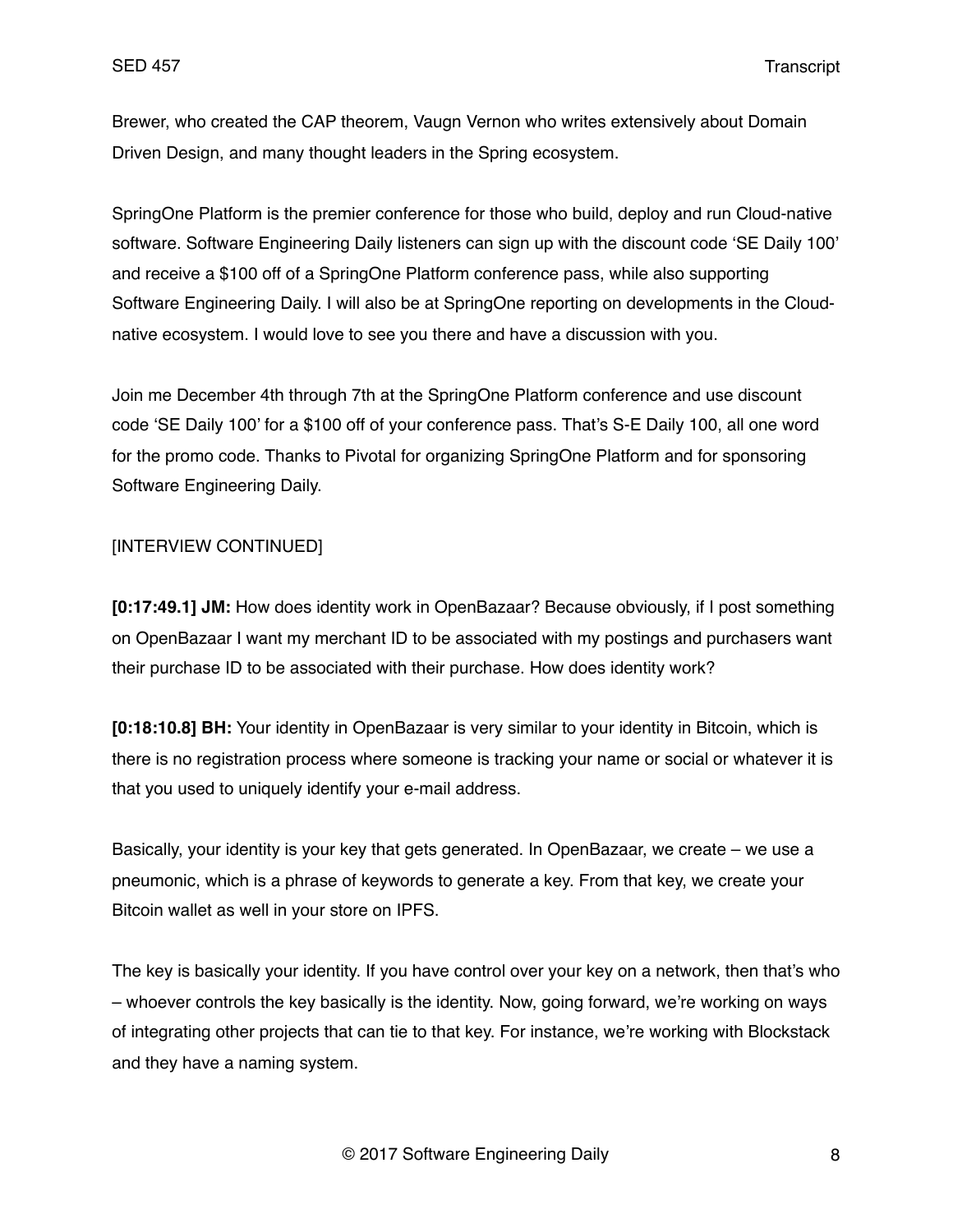You could go to Blockstack and sign up for a Blockstack ID, which is like say, "I own BrianHoffman.blockstack.id. I own that pseudo domain name," and I can tie that to an OpenBazaar key, so I can prove ownership of the OpenBazaar key and I can prove ownership of the Blockstack and link those, and so people can find me on OpenBazaar using my Blockstack ID instead of a key basically. That makes it much more convenient.

We're looking at ways of using that Blockstack and perhaps Ethereum's naming system and there's a couple other options. Really, it's opt-in, but ultimately it's really just about the key. I mean, if you own the key then that's the identity.

**[0:20:00.2] JM:** Right. For people who aren't familiar, this is the idea of public key encryption where you have a public key and that public key also is associated with a private key and you can use your private key to verify that you created a message. People can verify that you created that message with a public key so you can sign it.

You can also encrypt messages, or people can encrypt messages to you using your public key, and that you decrypt with your private key, so it allows for – it's a generalized way of doing identity-based transactions.

We did a show about key base. It was actually released today. What about the key-based protocol for letting people have their public keys, would that work with OpenBazaar?

**[0:20:56.0] BH:** It doesn't currently right now, but this is something that has been requested. The answer to a lot of the engineering questions is like, "Well, how much time do we have and what are our priorities?" Yes, certainly something like that could be integrated into the system.

I mean, early on we had a GPG feature. It didn't get used a whole lot, and we didn't carry it over to our new version. But there's a lot of different ways things could be tied in. We just have been staying simple for the most part.

**[0:21:31.8] JM:** I actually haven't done any shows about Blockstack. I'm a little curious about that. What does Blockstack do in terms of identity? Why is that your identity system that you're looking towards working with?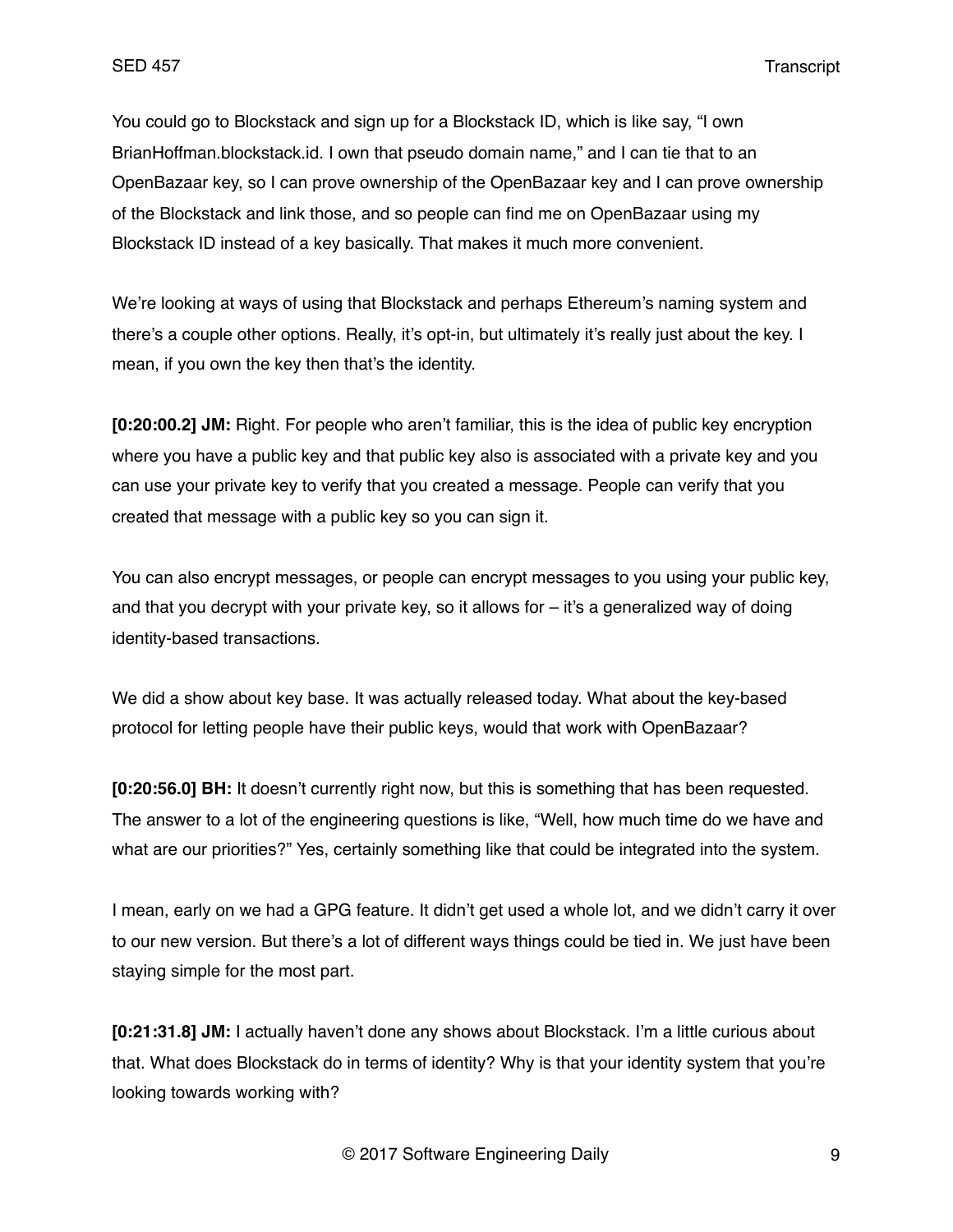**[0:21:47.2] BH:** Things move fast in the blockchain space. But originally, Blockstack was called Onename, and their primary service was they used something called Namecoin to create domain names. The idea was like, we'd have this decentralized domain system to replace DNS.

For us, we thought a couple years ago that's exactly what we need. We need to decentralize naming systems so that people can reach stores. We went with one name when it was back with the basic – the basic concept was just that. We still use mostly just that feature out of Blockstack, but Blockstack has grown – I mean, they change their name because they wanted to grow past just naming systems and they're creating more of like a decentralized internet approach.

They want to have storage, decentralized storage and everything that's used – or needed to create a decentralized web. That's their new vision. We use part of it. I mean, it's a whole stack of capabilities, but we're looking at what else they offer as well. Right now, we use IPFS mostly for storage and stuff, so we didn't really have a need to use a lot of the other Blockstack stuff.

**[0:23:03.1] JM:** I see. Okay. They have some stuff that overlaps with the IPFS Filecoin etc. project.

**[0:23:09.9] BH:** Exactly. Yeah.

**[0:23:10.9] JM:** Okay. I think, well maybe not obvious for some people is that in a peer-to-peer world, a lot of the things that are simple in decentralized world are less simple. For example, if you just want to do a search over the listings in OpenBazaar, it's not exactly like searching over Amazon, hitting Amazon servers and they search over some centralized database that has all the listings, it's a little bit more complicated.

To help illustrate to people why this is not as straightforward as certain centralized things, and this is like totally a trend in the shows about Bitcoin and decentralized stuff that I've done is like, the temptation is always to go decentralized or like, "Let's make a decentralized search engine. Why not?" But you can't do that if you want to adhere to the decentralized nature of what this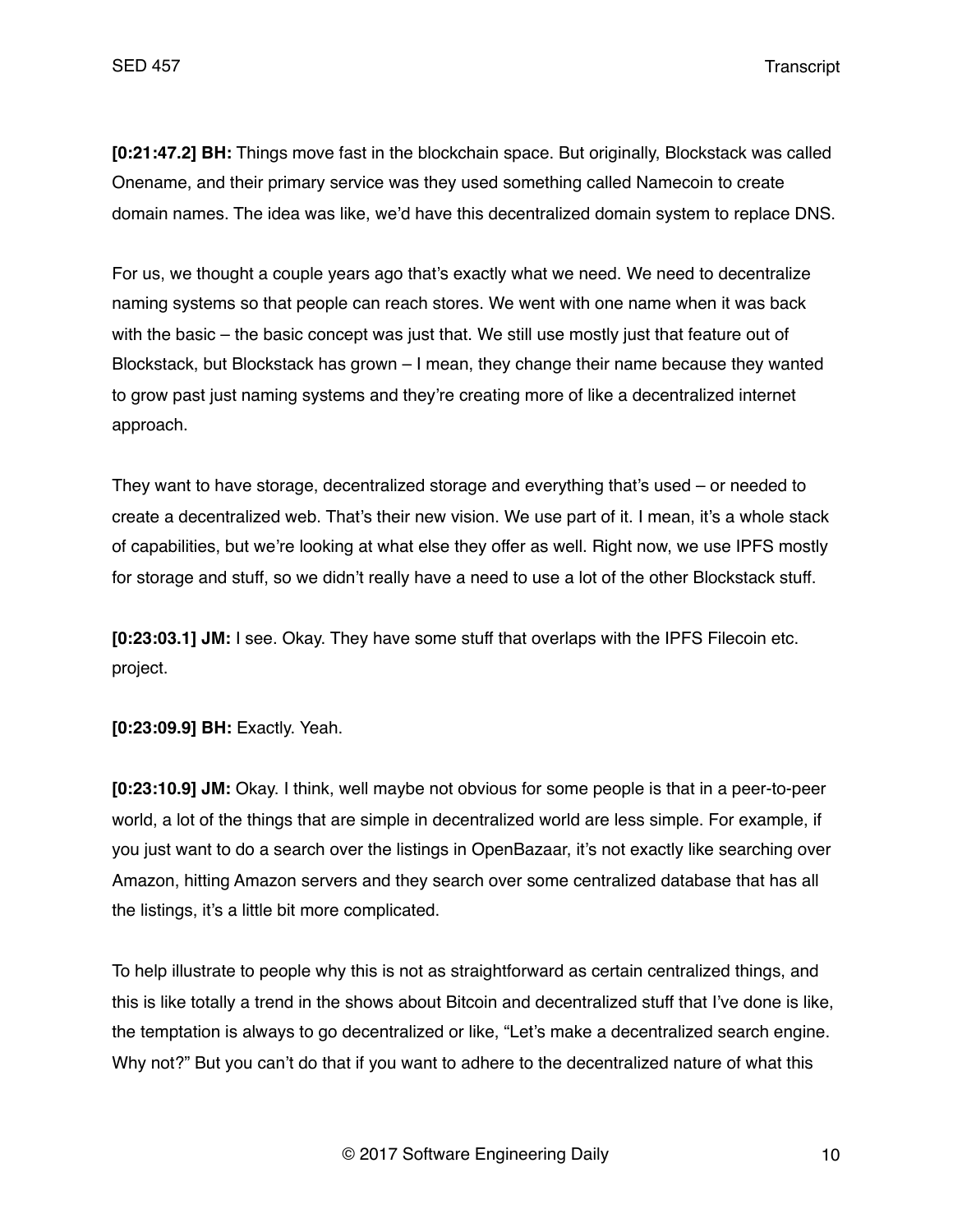movement is trying to do. It contrasts the centralized search approach with the decentralized search approach.

**[0:24:19.1] BH:** Sure. A really good analogy is the P2P file sharing that we've seen over the last 10 or more years. Originally we had Napster and LimeWire, which were much more centralized peer-to-peer networks, where you could get on them, you could search for things right in the app, find the items you wanted and then you click on it, download it and it was easy.

But then, those guys got shut down. It was not good. Then BitTorrent came along. Most people realized that there's not a awesome search feature inside of BitTorrent itself natively. You have to – people say go to Pirate Bay or whatever, find a listing, then it opens up a magnet link or whatever and then it opens up your BitTorrent app and it's always been that way.

The reason is because it's just so much harder to build a good search engine on a decentralized technology, and it's the same for OpenBazaar. The reason is because a peer-to-peer network is full of a bunch of really diverse peers. In our case, we have people running OpenBazaar in over a 180 different countries, on different internet connections, some really, really horrible, some really, really great. They are in different geographic locations, so there's different latencies and how you connect to people.

Not to mention that, but people are turning off their app and turning it on and turning it off and turning it on. You can already see the difference between trying to find. If I'm trying to find a comic book that someone is selling, I have to crawl all over that really, really unstable network of peers going in and out and ask each one of them somehow if they've got this content I need, and then I want it returned instantly and I want it to be sorted and searchable.

I mean, the demand is really high in relation to what you can provide. The opposite is like Google which has already done all that crawling. They're constantly crawling with massive machines, data centers. They're cataloguing it, they're optimizing it, indexing it, and then they're caching it and sending it back to you instantly.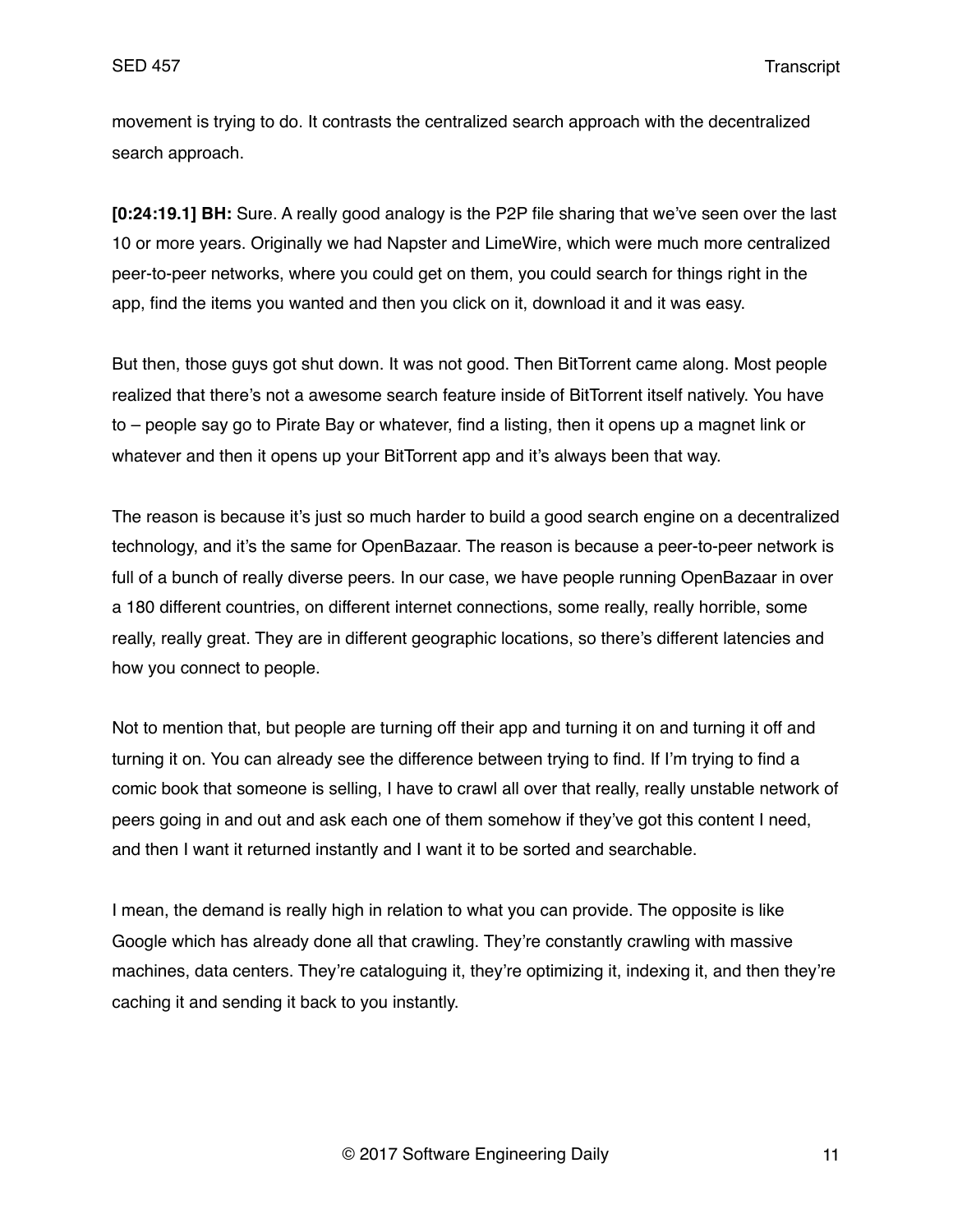You're only asking one really, really fast data center to give you results. The centralized approach is so much better than decentralized way. I mean, that's why Google is so great. I mean, it took a decentralized internet and made it fast.

In our case, we realize that that central point of failures is not great. In 1.0, we did not do a centralized search, we just made – we cobbled together a decentralized search, which was really rudimentary to see how well it would work. It basically stunk. It's really bad. It just was super slow, didn't return results very well. It basically worked about as well as you think it would after I explain that.

In 2.0, we took a different approach to it and we said, "Look, we realized that the technology and engineering is not there yet to really build a great decentralized search engine, like no one has done that yet." Rather than create one central database, one central index, search index, we're going to let anybody create a search engine and we'll integrate those in.

If somebody wants to build a search engine that focuses primarily on real estate properties, they could do that. If we have one that's like super strict and doesn't want to allow any kind of sketchy products or services in there, fine; whatever the niche is.

In a new one, we have three search engines right now, different search engines and you can choose which one you want as your default, or you could browse between them. They have different indexes. I mean, some have different rules, restrictions. OB1, my company we run one, which we operate out of the US, so we follow US laws. Anything illegal in our jurisdiction we remove from the index, which may make people happy or unhappy depending on who you are.

There are two other options and they have different rules and operate out of different areas. You could even create a separate one on behind Tor or something that is just anything goes. It's up to the users. While they are central points of failure, the experience is just so much better that we decided that this is an okay compromise, it was an okay enough compromise. It's not truly a decentralized search, but at least it works. It's just one example of a compromise we've had to make so far, because we just know the technology is not there yet.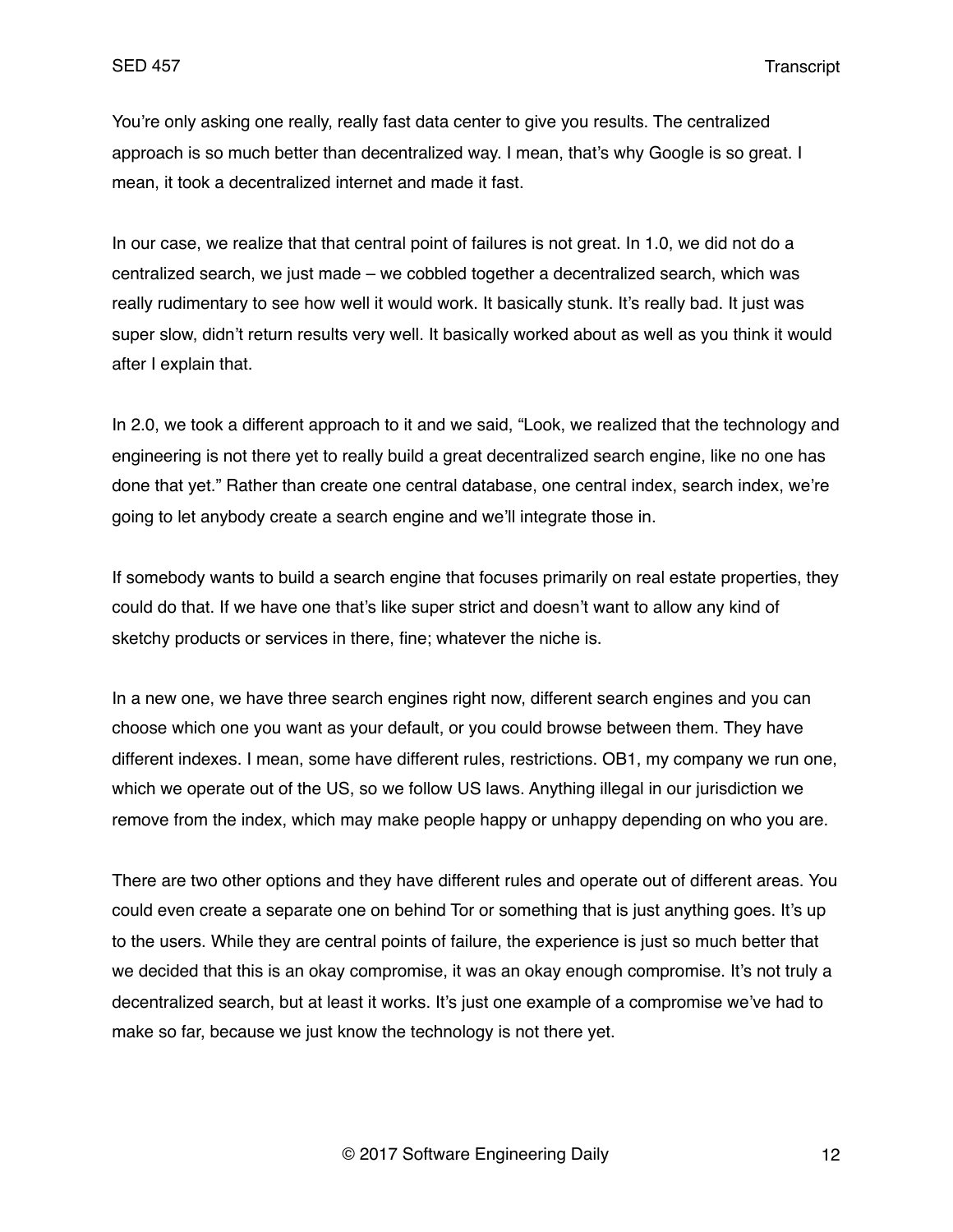**[0:28:58.9] JM:** This is a great time to acknowledge that OpenBazaar is a protocol. This is not a centralized store where everything is the same no matter where you – well, I guess if you go to Amazon in China, it's different than the Amazon that you see in America. Even that is balkanized world.

It's a protocol. There are transactions that occur over OpenBazaar that are for illicit items. But there are conversations that happen over TCP/IP that are elicit, that are illicit, that are illegal, and we don't blame TCP/IP for that. Similarly, we're not going to blame OpenBazaar for the sale of heroin under certain situations.

Let's get in to talking a little bit more about this protocol. Describe the trade protocol, the trade protocol that describes how trades proceed.

**[0:30:04.6] BH:** Sure. The first thing is like the entire mechanics of the network operate using something called Ricardian contracts. Really early on – I mean, we started in 2014. At that point, I believe ethereum was still being built. There really weren't any other truly smart contract platforms out there.

Bitcoin has a scripting system within it. You can do pretty basic smart contracts, like the escrow one I describe. But nothing really elaborate, like nothing that you could create this complex protocol in top of.

We said, "Okay, look. We know that some of these things are coming out and there are going to be all these different options and we don't know which one is going to win. Let's create something that's a little bit more agnostic, something more neutral." We found something called Ricardian contract.

My co-founder Washington Sanchez pitched this idea to us. Basically, the idea is that you have a contract which is machine readable and human readable at the same time. Basically, in our case it's a JSON structure. We define what the contract structure is supposed to look like. There is a listing structure, which would be you have to have a title and it has this many characters at most. It has pricing and it's going to be priced in Satoshis or Bitcoin.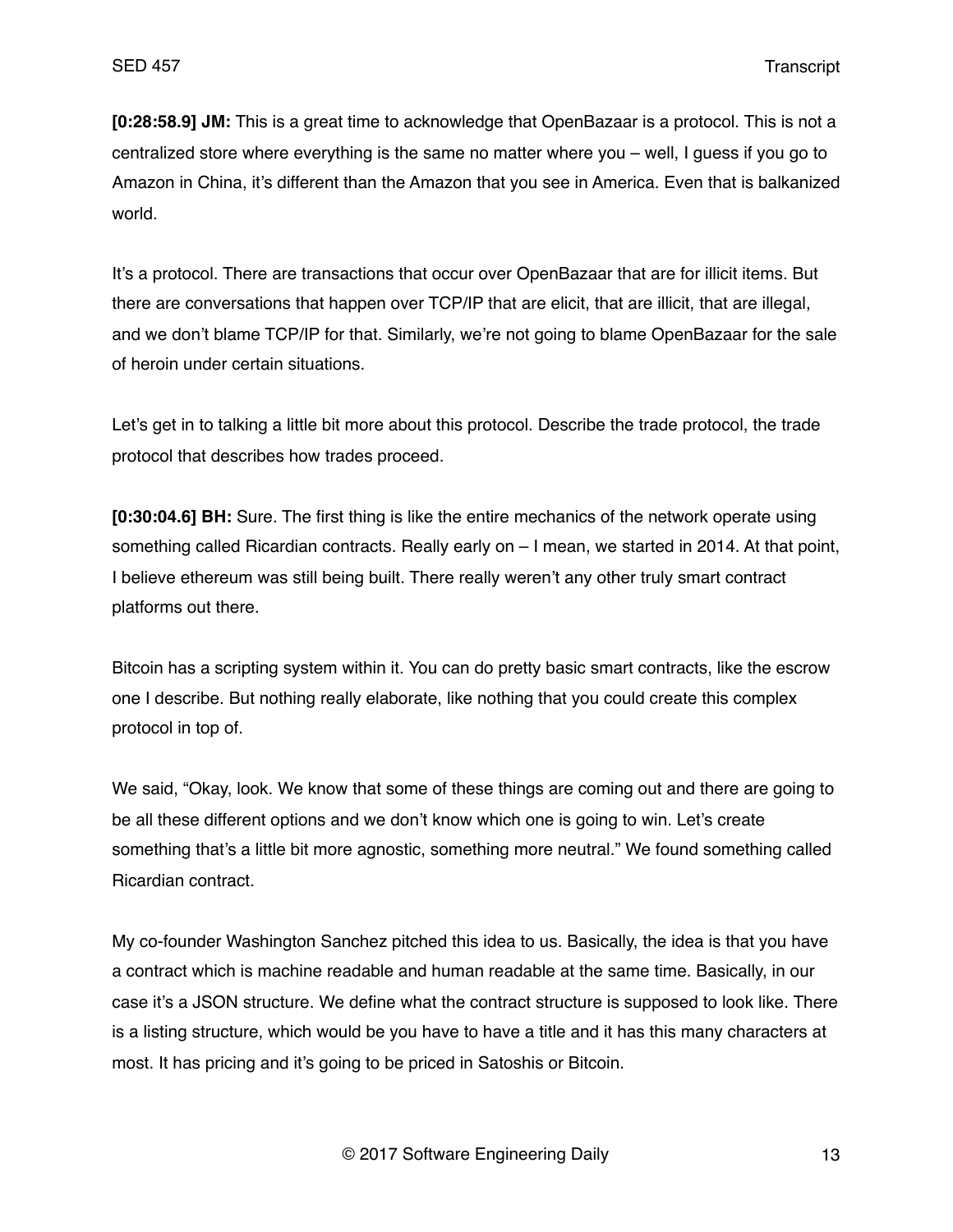It basically defines the scheme of what a listing should be. That's the beginning of the contract. But then also, we define in our protocol what are the phases that the contract can go through. There is the initial offer, which is like this is what I'm selling. Then there is a bid basically, so the buyer comes along and says, "I want this contract so I'm going to offer this to you."

Then there is the acceptance, then there is a bunch of different phases within OpenBazaar that it goes through. If the vendor rejects it, or if he issues a refund, or there is a dispute, there is all these different – there's a whole flow that OpenBazaar goes through. That's the definition of the trade protocol. How does that work? What do the peers actually expect in each of those states in order to be a valid contract?

Then we use digital signatures throughout that process to make sure that the contracts are valid and that the right people are actually participating. That's all written into the code. It's not necessarily a smart contract so to say, so to speak. But it is a contracting system and there is a protocol for how those proceed.

**[0:32:50.3] JM:** Would you contrast the smart contract versus the OpenBazaar contract as being less smart, because there is a more narrowly defined set of features that you can put into a contract?

**[0:33:02.9] BH:** I think smart contracts for the most part, I think they lean on more automation and kind of – For instance, like a truly smart contract for a marketplace like ours might be like when the software would look to UPS's API and when it sees that this package ID was delivered, it would instantly release the money to the merchant and everything would just go on.

In our case, the buyer would have to go back into the software and say, "Yeah, I got it." Hit a button, and then that would initiate the next phase of the contract. We don't have the ability to do a lot of those automated things, like natively as part of the cryptocurrency. But it does similar things.

**[0:33:50.3] JM:** That's a cool aspirational future to look towards, because there is no reason why we couldn't have that eventually.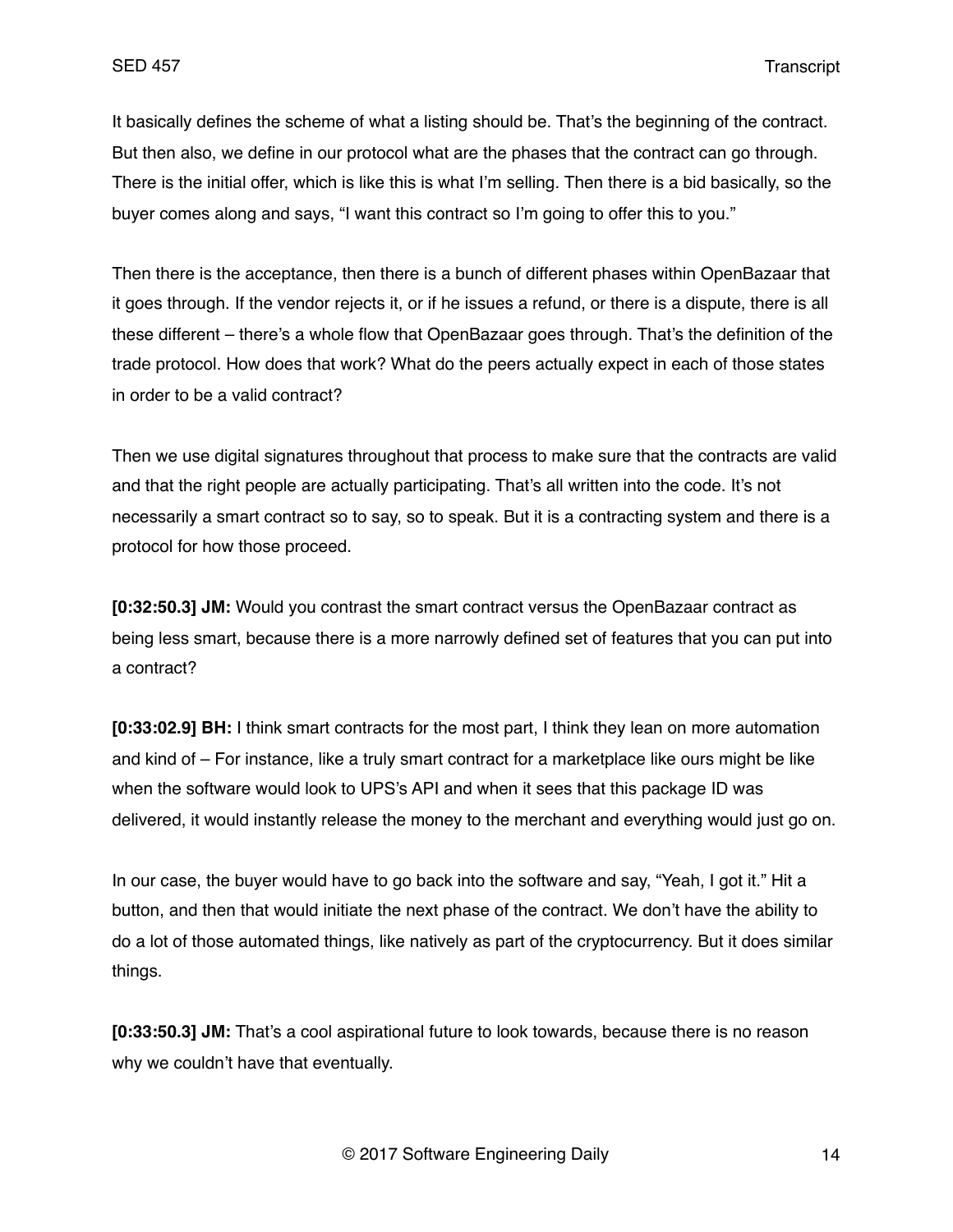**[0:33:59.6] BH:** Yeah, that's true. The biggest compromise here I think is when it comes to smart contracts, you have to commit to one platform, because if I choose ethereum for instance as my smart contract platform, I have to write all of my code in solidity, the language. There is the certain nuances of that language and ethereum that you have to code around and do all that.

What if you want to move to a new platform? It's a really hard process. What we've done is we just tried to look at it from the perspective that there are going to be a ton of these currencies out there. We've already seen Bitcoin's dominance go down, because there's all these other new tokens and things out there.

We want everybody to be able to use OpenBazaar. It's not a Bitcoin protocol per se. It's really just a decentralized protocol and so Bitcoin happens to be the first option that we leverage, but we want everybody to build and use in. We've tried to build like a very agnostic contracting language that can work on all those platforms.

You're right, as far as aspirational – yeah, sorry to cut you off, but just to finish the thought, I think using Oracle and hitting outside APIs to automate those process, you're exactly right. That's coming and we're just trying to really nail down the experience to make sure that it's really, really good, and then we slowly roll those things in as it makes more sense, rather than just try to do too much, like get the whole kitchen sink in there from day one.

#### [SPONSOR MESSAGE]

**[0:35:39.2] JM:** At Software Engineering Daily, we need to keep our metrics reliable. If a botnet started listening to all of our episodes and we have nothing to stop it, our statistics would be corrupted. We would have no way to know whether a listen came from a bot or a real user. That's why we use Incapsula, to stop attackers and improve performance.

When a listener makes a request to play an episode of Software Engineering Daily, Incapsula checks that request before it reaches our servers and it filters the bot traffic preventing it from ever reaching us. Botnets and DDoS attacks are not just a threat to podcasts, they can impact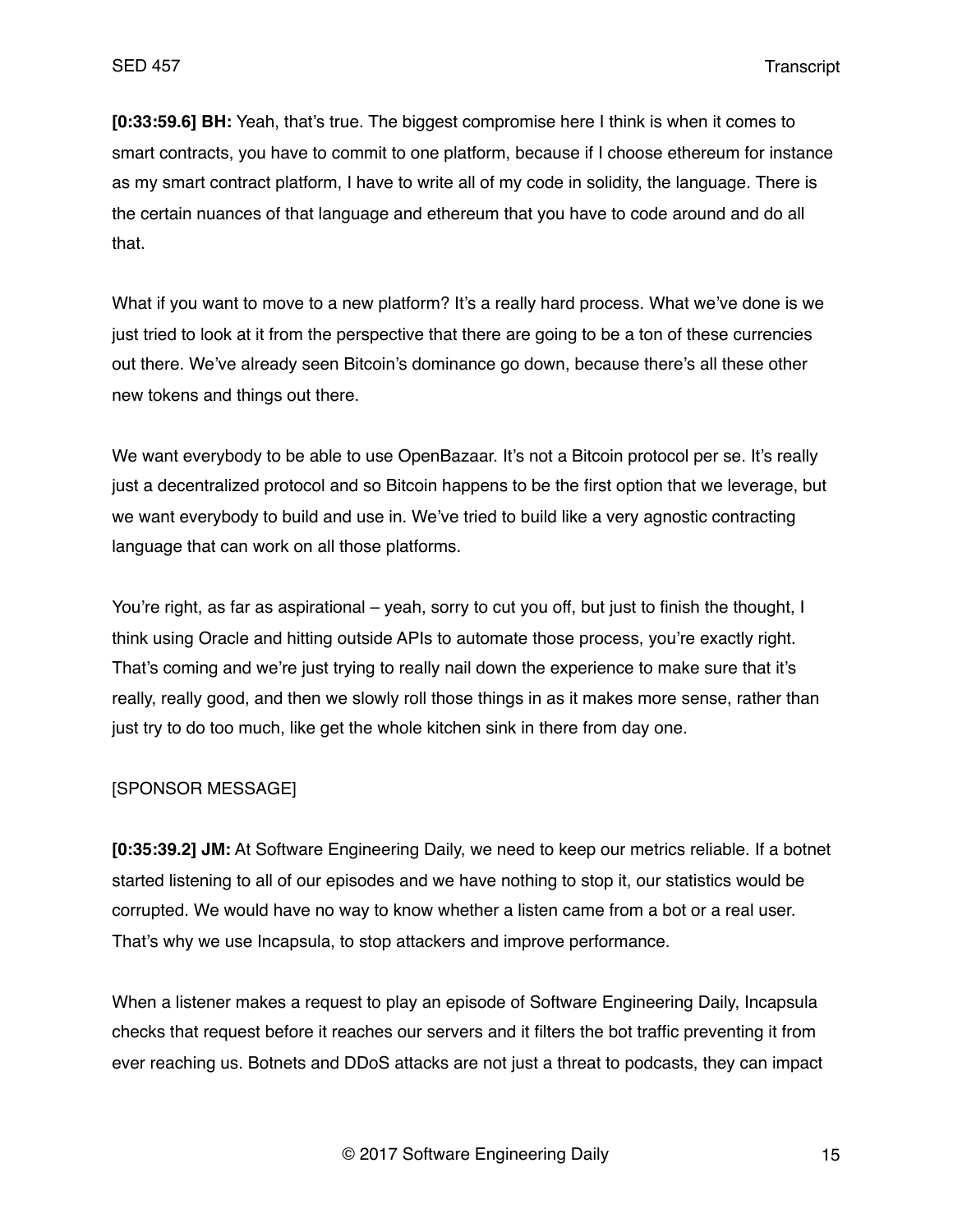your application too. Incapsula can protect API servers and micro-services from responding to unwanted requests.

To try Incapsula for yourself, go to Incapsula.com/2017podcasts and get a free enterprise trial of Incapsula. Incapsula's API gives you control over the security and performance of your application and that's true whether you have a complex micro-services architecture or a Wordpress site, like Software Engineering Daily.

Incapsula has a global network of over 30 data centers that optimize routing and cashier content. The same network of data centers are filtering your content for attackers and they're operating as a CDN and they're speeding up your application, but doing all of these for you and you can try it today for free by going to incapsula.com/2017podcasts and you can get that free enterprise trial of Incapsula. That's Incapsula.com/2017podcasts. Check it out. Thanks again, Incapsula.

# [INTERVIEW CONTINUED]

**[0:37:28.8] JM:** Central to OpenBazaar's protocol is the idea of an escrow. An escrow is a neutral party that two people can't – if two people want to make a transaction, if I am going to send you a t-shirt, you put money in an escrow account so that when the t-shirt makes it to you, the money will make it out of the escrow account to me. Because if we didn't have an escrow, I would have to send you the t-shirt and I would have to trust that you're going to send me the money eventually.

Escrow is fundamental to how OpenBazaar works. Describe how the escrow services implemented.

**[0:38:11.5] BH:** Sure. You're exactly right in how that works. First thing, OpenBazaar supports both options. A merchant can choose to operate under an escrow business, or just accept direct payments and make the users trust them.

Some vendors opt for that, because the escrow actually adds a little bit more complexity to the situation. If they're a well-known brand they may just say, "Hey, look. Our users, our buyers,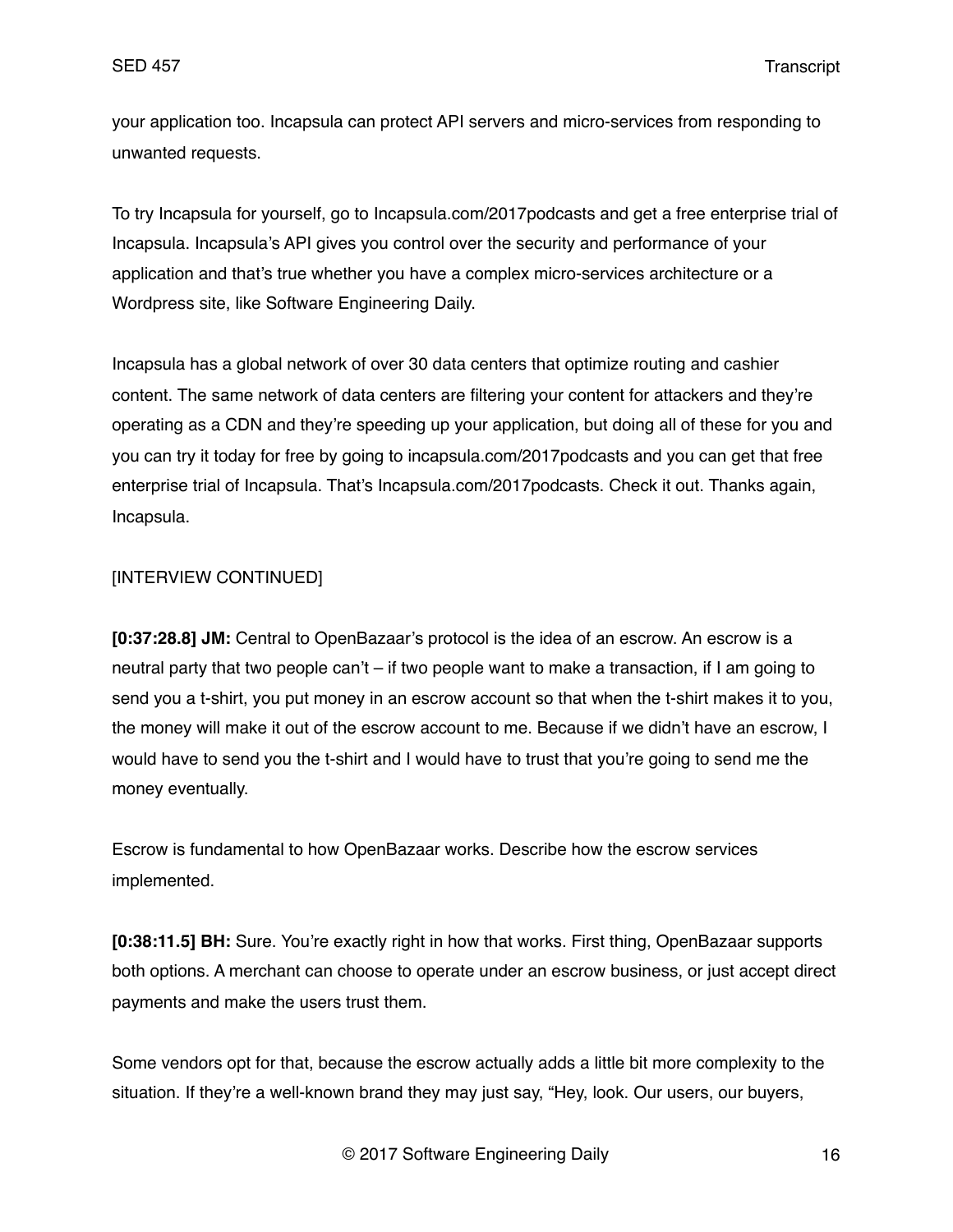they know us well enough. They know where to find us. They can trust us." That's their choice. But if you're a nobody and you're running a small business, most users are going to opt not to buy from you, because it's too high a risk, so they look for the escrow.

The way that escrow works is a merchant has a public key, like you mentioned earlier in the show and the buyer has a public key, you know their identities for OpenBazaar. What happens is you take those two keys and you can craft a special type of Bitcoin wallet, or address that is a mixture of those that basically in order to send money out of the wallet, you have to have both people sign a transaction before it's valid.

You have this ability to create an escrow type wallet and when money goes into it, they have to agree on what to do with that. In our case, we use that capability, so when a merchant or when a buyer wants to purchase something, he'll get – the nodes will get together and they'll create this address, and the buyer will send money into that address rather than send it directly to the merchant.

The merchant, since he owns the address, he'll be able to see that money went into it and got confirmed in the blockchain. So okay, the money is definitely in the escrow account. He'll feel secure enough to deliver the goods. Once the goods are delivered, the buyer will actually sign a transaction saying, "Yes, I want to move all that money out of the escrow account and give it to the merchant's wallet that he owns by himself."

Then he'll send that transaction to the merchant and the merchant will sign it as well, and he'll send it to the blockchain. Then the blockchain will say, "Okay, both people that own the escrow account want to move this money out of here. Let's do it." Then it confirms and that's it. The merchant will get the money.

Now we also have a backup. If the buyer forgets to release the money to the merchant, or refuses to, after 45 days that transaction will just happen. The money will go to the merchant. They're encourage to resolve the transaction before that time period goes out. But this is a result of we've seen a lot of cases.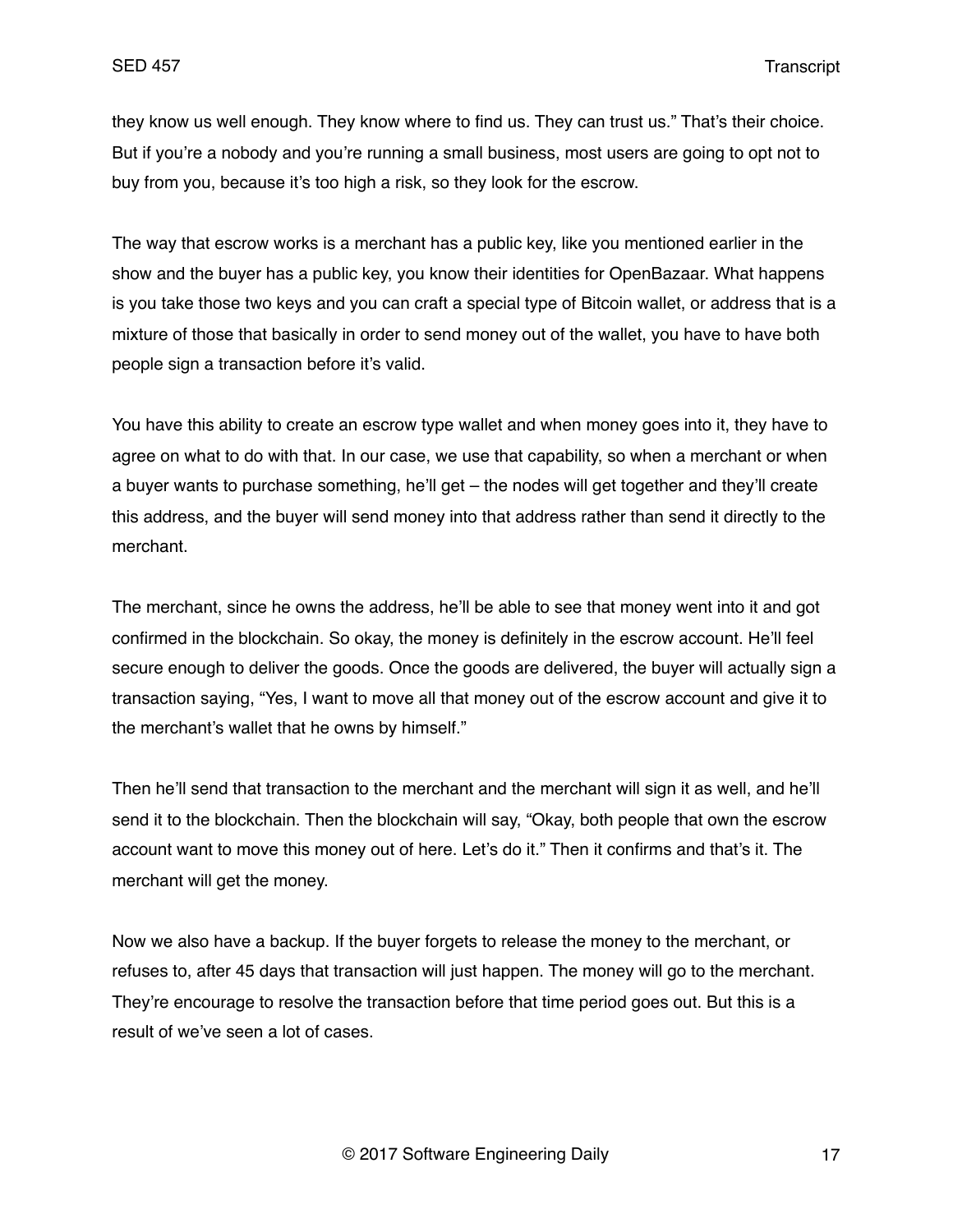When you buy something off at Amazon, you give them the money, you get the goods and you forget about it. You don't go back into Amazon and say, "Yeah, yeah. I got the goods. He can have his money now." That whole concept doesn't translate or exist.

You see a lot of times the buyers will just abandon and they will forget to give the merchant the money and the merchant is really upset. In this case, it's just an extra protection for the merchant to be able to still get that money.

**[0:41:18.5] JM:** Explain more how disputes can arise and how those disputes can be resolved. I know you touched on it there, but go into that in a little more detail.

**[0:41:29.3] BH:** Okay. I explained the happiest trail, easiest case. But sometimes that doesn't always work out. Somebody is unhappy, either the merchant or the buyer. We have a concept of a third person, a third type of user called the moderator.

What the moderator does is you can think of them as customer support. In Amazon, if you have a problem, the guy didn't send you the right product, or it was broken or something, you contact Amazon and ask them to resolve the issue.

In OpenBazaar there is no company to call. Well, we want to exist but we don't – that we don't run the network ad we don't have visibility of the transaction, so there's nothing we can really do. But we have a third type of user called a moderator, and they're who you call when you have a problem.

Within OpenBazaar interface, you can open up your order and you have a problem you hit this – I have a dispute, file a dispute. What happens is that third type of user will get notified and say, "Hey, we have a dispute. We need your help to resolve this." Now to back up, how did that guy even show up – how did he get involved at all?

Merchants can choose from a list of people who are on the network that serve as these dispute people, and that's an opt-in thing. Anybody can be a dispute resolution person and advertise their services.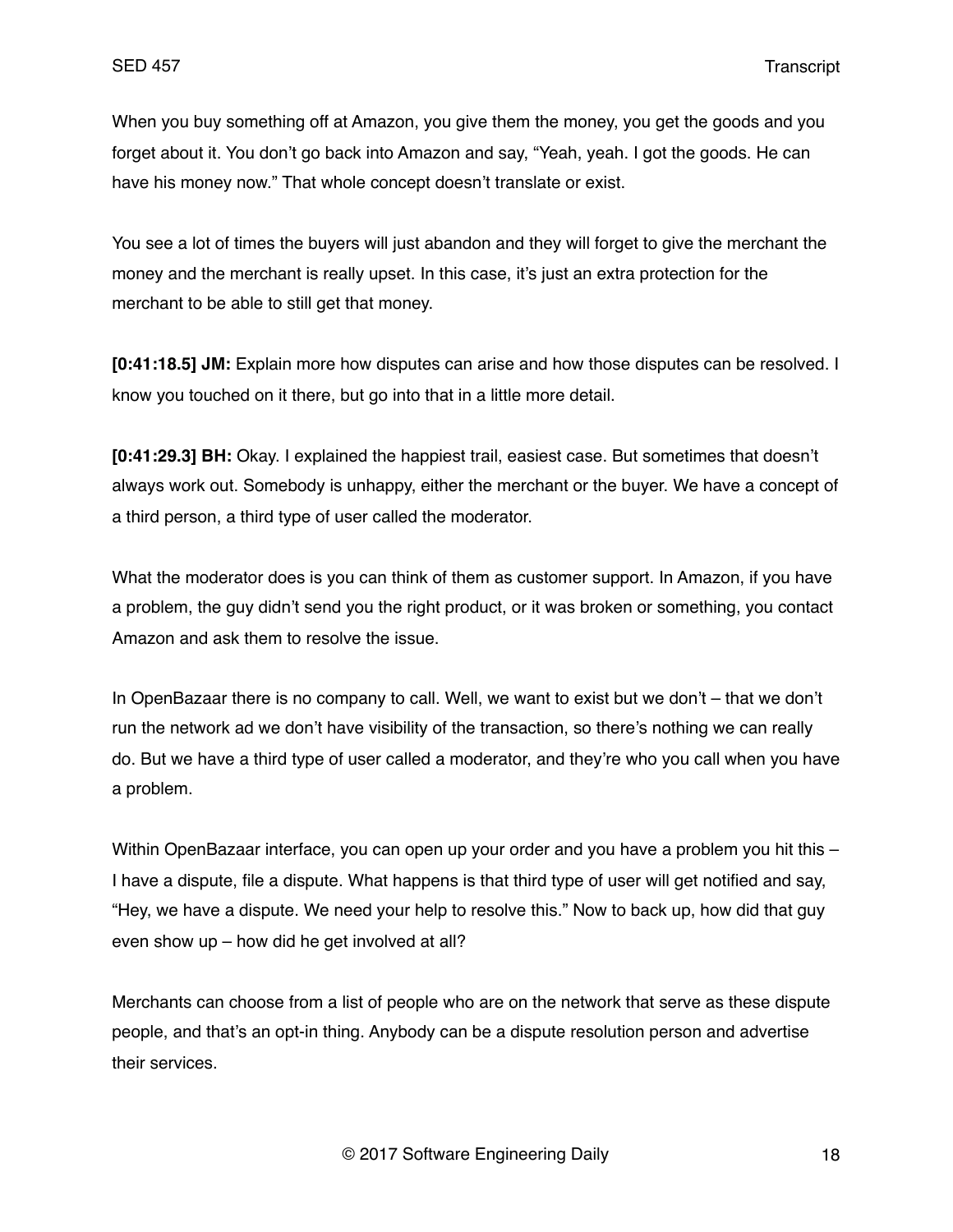You add them to your store. You can pick a couple of them. They have different costs associated with them. Like if you want to be a dispute person, you can say, "Hey, I'll help you resolve your disputes. I charge 2% of the transaction if you need me." You hire these guys out of the network to help you out if you have disputes.

When you purchase a good, you will select the moderator you want to use or trust for that transaction that the merchant suggested, and they'll be there just in case there's a problem. You've gone back to your order, you filed a dispute, the person you chose in the purchase process comes in to the picture. The three of you have a joint chat session. You can explain to them what's going on, what the problem is, you both get to give your sides.

The moderator can then decide how to resolve the dispute if you guys can't figure it out yourself. Basically they have the option to either refund all the money back to the buyer, give all the money to the merchant or any combination thereof, so they could split it down the middle if they can't decide. They could give a bigger portion to the merchant and a little portion to the buyer. It's up to them, then they get their cut out of that.

The way that this works is that it's an even more complex version of the escrow address. It's a two of three address. What that means is that two of the three people involved have to agree to sign a transaction before the money can move.

It breaks the deadlock between a buyer and a merchant if they can't agree on what to do. The moderator will sign a transaction saying, "Here is the refund or whatever." He'll send it to whoever needs it, then they would sign it. If it's a case of a refund to a buyer, the moderator would say, "Okay, here is a transaction where we returned all the money out of the escrow back to the buyer. He signs it, he sends it to the buyer, the buyer would sign it and submit it and he got his money back." Or it could go the other way. It's a little bit more complex version of a smart contract within Bitcoin, which is like two of three.

As like a super complex way, it's hard to explain it. It makes more sense when you're actually using it. But it creates a marketplace for dispute resolution, which is also kind of interesting. It's crowd sourcing customer support. When your network is not run by a company, you can't hire a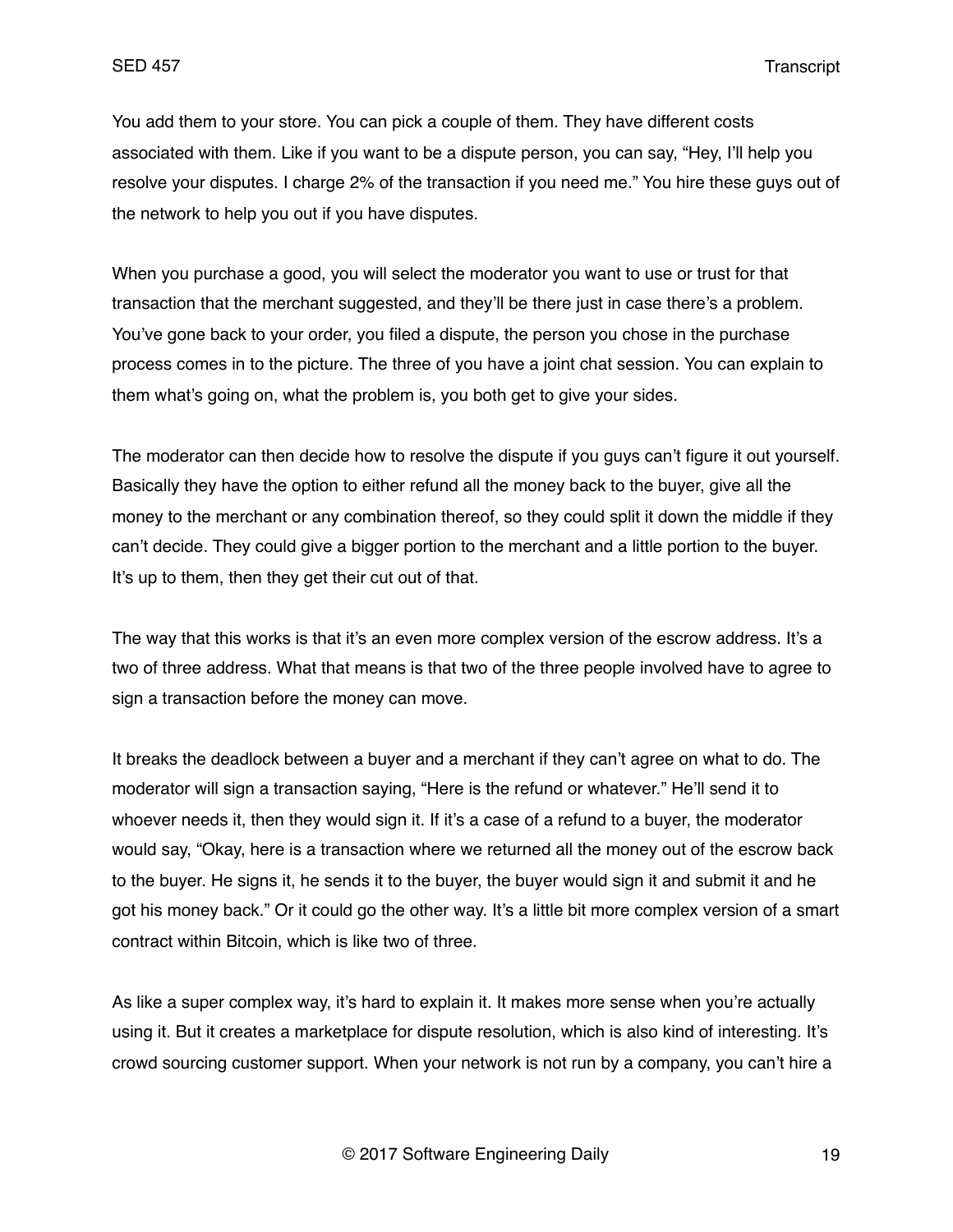helpdesk or customer support team necessarily. Like we're scaling it out to the whole network, and people can earn money to help others.

**[0:45:23.0] JM:** Makes sense. To go along with the crowd-sourced narrative, OpenBazaar is an open source project. This is a tremendously complicated project as you've articulated. You've got this complicated peer-to-peer process, you've got payments, you've got incentives between lots of different parties that you have to keep aligned.

Managing this across an open source project and making sure that everybody who's working on the open source project understands the different parts of it has got to be a complicated management challenge. Let's talk about the open source a little bit. First of all, what are the parts of the project?

I was looking at the open source repo and their several different projects. How is it broken up? What are the different projects that are in different repos?

**[0:46:18.3] BH:** We have a bunch of different repost, but the two biggest and most important ones are the backend and the frontend. The backend server, which is OpenBazaar-go, which we wrote it in golang, it basically is the node software basically, the server software. It is what complies to the protocol. It's what handles the Bitcoin transactions. It does all the heavy lifting.

The other one, the desktop repo is basically the client, which just talks to the server through an API, through a rest API. I mean, it makes the user experience shows what the marketplace could look like. In our case, we thought of the client as being as a reference implementation.

Anybody can run the backend code and write their own custom frontend to talk to it and that's their view of OpenBazaar. This is just our example of what it could or should look like. Those are the two repos that we work out of mostly. Those two teams have to work together to make sure that they're in-sync on what's expected, because if the backend changes the way that transactions work, the client is not going to understand how to send or purchase a good or whatever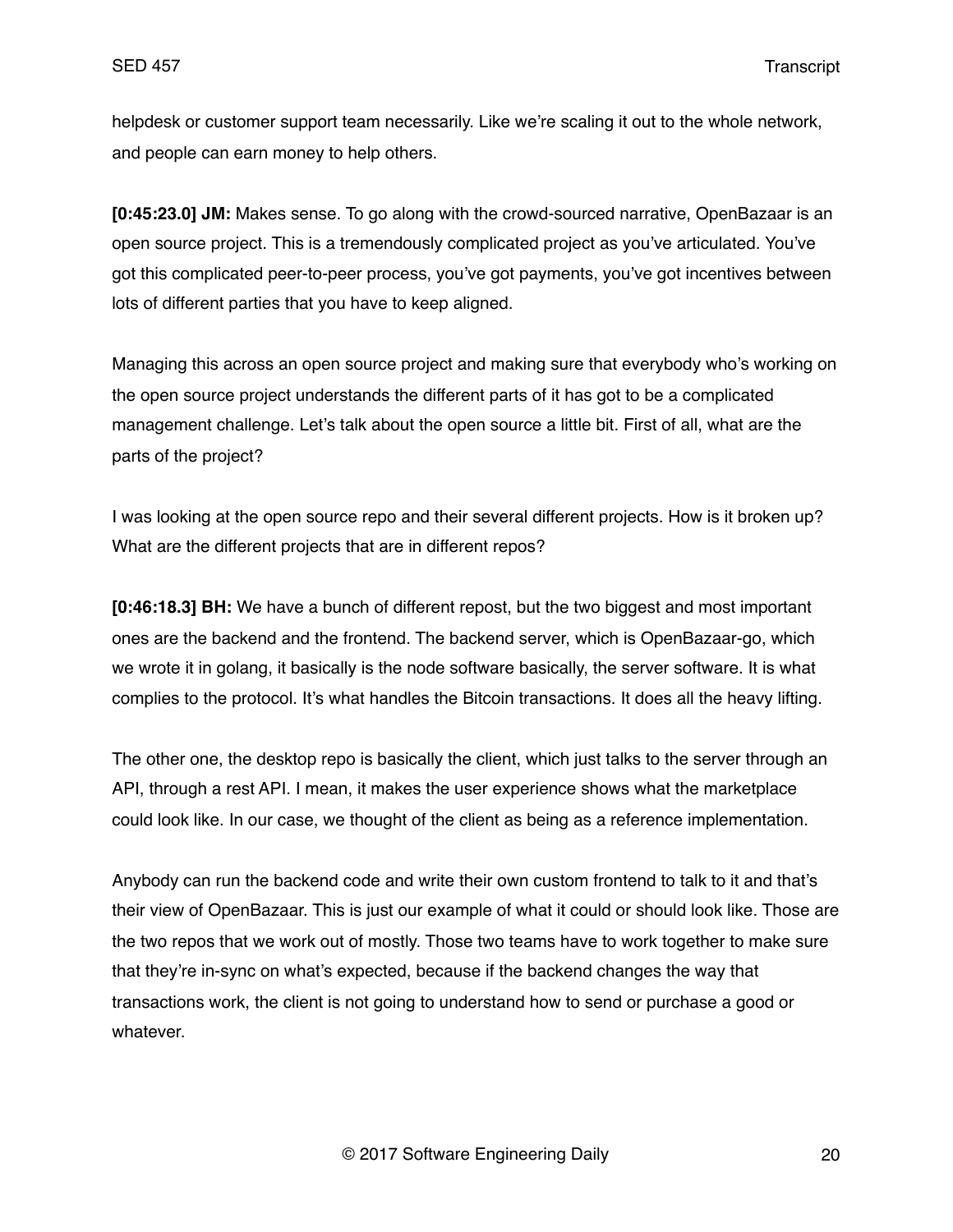Yeah, there is a lot of coordination between that. I mean, luckily we have a pretty small and dedicated team of devs and a lot of them work for my company, so we can coordinate really well. But it is a really huge challenge to so many moving parts.

We run into a lot of problems all the time, where there's a misunderstanding of how something might work. But the cool thing about open source is that it's all out there, and so people that come along and are interested in knowing more about it or have a knowledge in a certain area, perhaps search engines or Bitcoin transactions or something like that will find stuff for us and make suggestions or help us fix things.

It's like a huge mass of team effort, which is the best part about open source is like anybody can collaborate with it and contribute. It's a beautiful meritocracy. We're really lucky to have a lot of people helping out.

**[0:48:36.8] JM:** How do you manage the open source community? What are the challenges that you've had to overcome as you've been learning to delegate, or maybe you can't delegate because people are just contributing of their own accord. What piece of advice do you have for people out there who are trying to manage open source communities?

**[0:48:58.8] BH:** I think there's all kinds of unique challenges. In technology, I mean everybody has an opinion about how things should be built, or what languages you should use or how it should be done, or what it should look like.

Really the hardest management task is getting people to come together on a certain vision, in a certain approach and follow that all the time. You constantly get new people that come onto to the project that maybe unintentionally try to hijack what's going on, like, "Oh, what did you use golang? You should use this." Or just submit code to do things in a different way, which has pretty big ramifications.

It may seem like it's a useful feature, but it screws up everything else you're trying to do. How do you encourage people to contribute when you don't necessarily want to take all their stuff? That's a big challenge. There is different skill levels of people that come and help and don't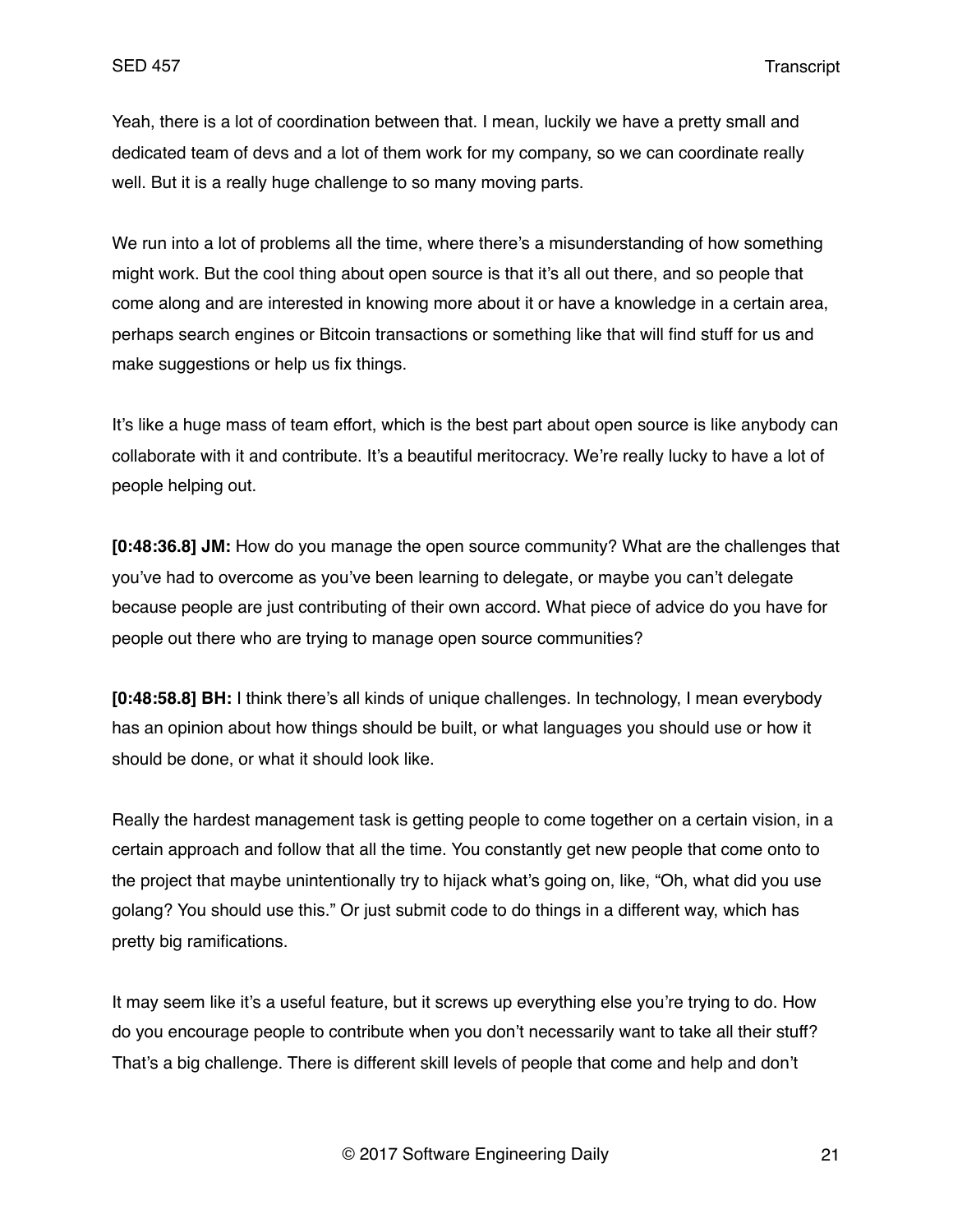know where to start. How do you get people involved in a really complex project? Like where can they dive in and help out?

Other challenges are just human challenges; people get in arguments and people that are critical to the project decided don't want to work on it anymore. We've had that happen before. I mean, there's just all kinds of different challenges. It's not much different than a normal closed team, except that maybe people feel compelled to be a little bit more brazen and outspoken because they're not necessarily being paid in a lot of cases. It's a volunteer thing. You have to understand that.

**[0:50:40.8] JM:** We've seen that the brazenness or the acrimony, we've seen the extreme of that in the Bitcoin community. We've also seen the more positive atmosphere that can happen in the ethereum community when you have a benevolent dictator that is really tuned into the different incentives and the different arguments for either side.

I think Vitalik has done such a great job as leader of the ethereum community. I don't know much about the OpenBazaar community. Maybe the stakes are not exactly the same, because people don't have like an OpenBazaar currency, but can you talk about maybe some of the more vitriolic situations, or have you been able to avoid vitriol? Could you go there?

**[0:51:36.3] BH:** Yeah, sure. Obviously, a project like Bitcoin or ethereum is going to have way more issues, because A, like you said it's a currency and it's got value and anything with money is usually pretty contentious once it gets large.

You're talking about millions of people being involved with that and like we're not there yet with OpenBazaar. You have way more diverse stakeholders. But the thing is we have a huge overlap with that community as well. Almost all our users are Bitcoin-savvy. In a lot of cases they have a lot of Bitcoin. Some of our users are millionaires in cryptocurrency.

If you have screw you money, and that changes how you act with people a lot of times. It's sad to say, but if you feel like you have a lot at stake and you have a lot with control and you don't have a lot to lose, you're just going to be super honest with people and make claims. We get that a lot.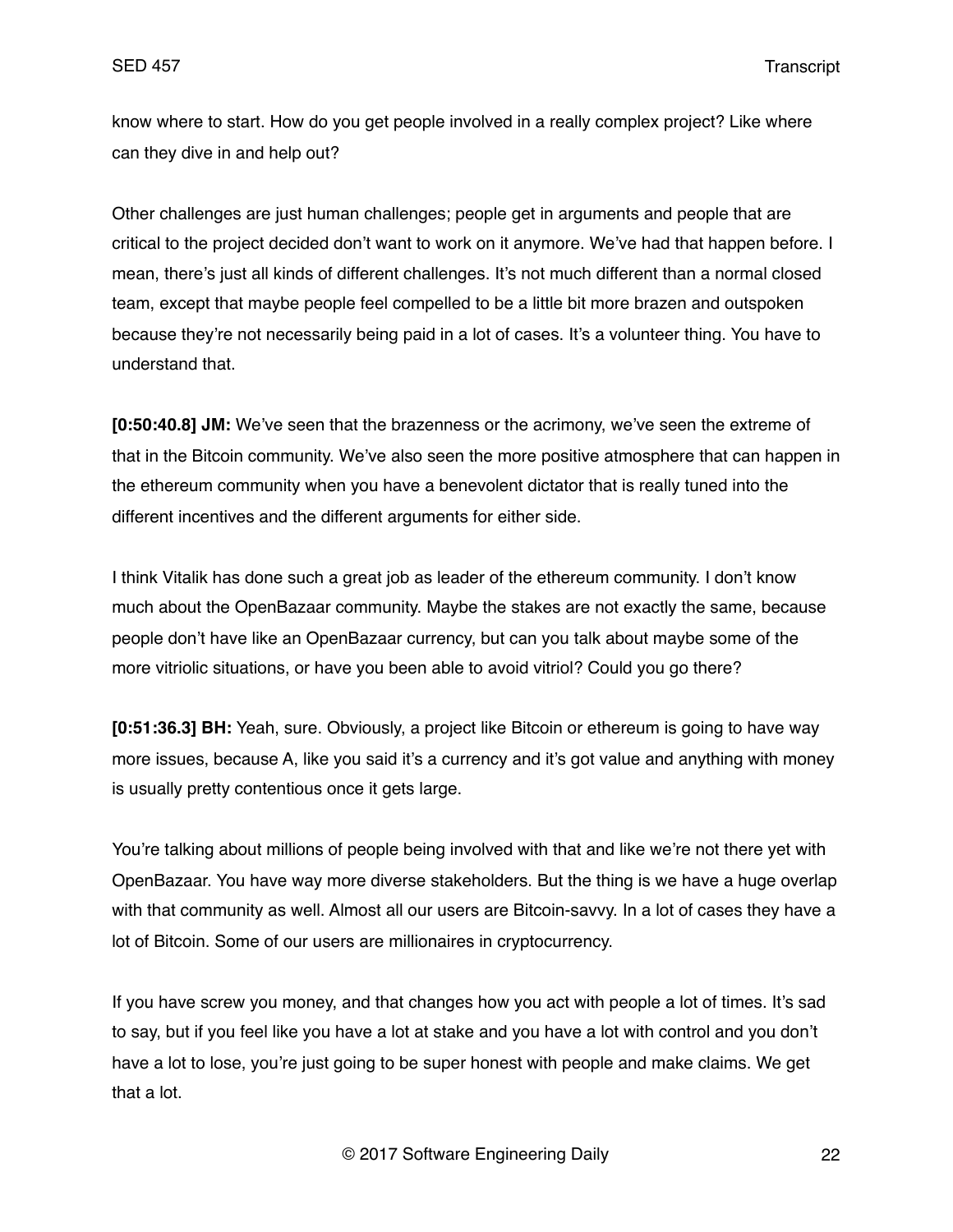Bitcoin has that same problem too. They're making million dollar bets over certain things will happen and this is insane. But that comes with the territory, so we have to deal with that. In our case, in OpenBazaar like we said, we still have a pretty small development team, but we do run into issues.

A lot of it is what is the direction – where should we go? Which direction? Because you only have so much bandwidth to build things. You only have so many people working on it. If we say we're going to turn – if one person wants to make sure we build a super secure anonymous wallet into the app, that could take the whole team and that could keep up from building some other important feature that we think we need.

A lot of the contention is really around where do we go? There's so many different angles we could take this. Right now, because we're about to launch 2.0 probably later this week, the full version, and then we're going to be thinking about what's next for OpenBazaar.

We have a whole slew of ideas to put on the roadmap, and that will have to go into that forum and make our case for what we think is next and we do that in an open source way. Yes, I am the benevolent dictator of OpenBazaar in a lot of ways, but I try to make sure that it's a broader consensus. Like I don't just say, "Hey, we're going to do this from now on."

I'm usually used as like more of a tie-breaker type of situation where if we literally can't break through a log jam, I will help out. I think that so far that it creates some confusion sometimes, because that we have to work it out, you had to figure out what you're going to do and there's no one to just say, "Hey, we're doing this." I think it's created like a really interesting and creative platform. When you look at it, it does some things that are super unique, I think.

**[0:54:40.7] JM:** What kinds of transactions are most popular on OpenBazaar? Tell me about the culture and the types of people that are selling and buying stuff.

**[0:54:52.3] BH:** Yeah. I mean, this is one of the – more challenging questions to answer, because we don't really have a deep insight into exactly what people are doing. We can't just look in our database and say, "Ah, a bunch of comic books sold."

© 2017 Software Engineering Daily 23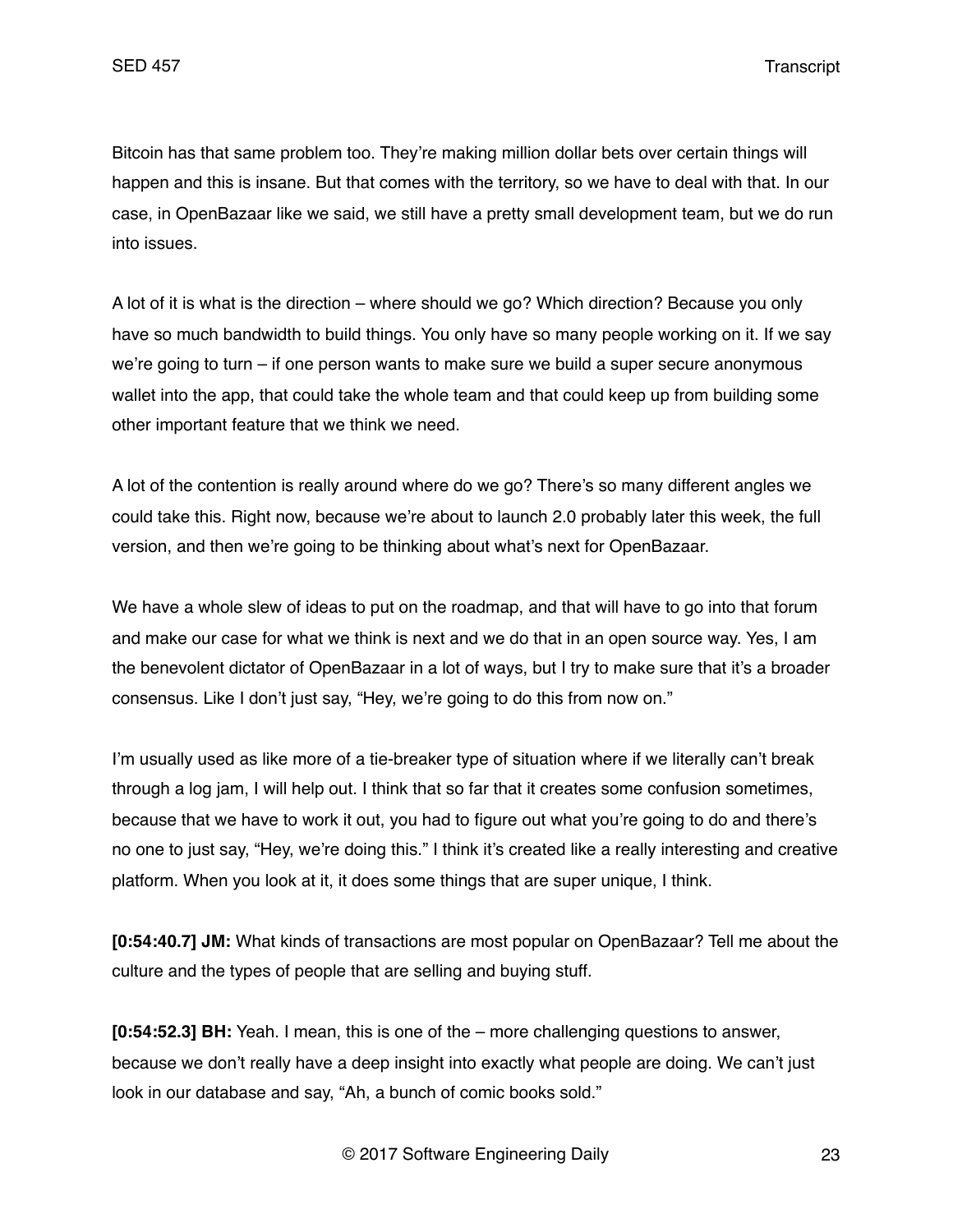We can see what's on the network, like what are people currently offering. Right now, a lot of it is like collectibles, clothing, kind of small business type stuff. There is some drop-shippers that are selling all kinds of electronics and things like that.

If you think about it, in Bitcoin – I mean, Bitcoin is a deflationary currency, which means it's gaining value basically as time goes on. If you have 5 Bitcoin today, you may be worth a \$100 we'll say just for conversation speed. But next week, maybe it's worth \$500.

There is this really huge incentive for people to acquire Bitcoin, but maybe not spend Bitcoin. We see a lot of people offering up things that like, "Oh, I have this in my house and I want to get Bitcoin somehow, so I'm going to put this on there and see if people will give me some Bitcoin for it."

You have this weird collecting mix of like small businesses and garage sale type stuff right now. You also have a situation where tools not quite advanced enough to tie into other types of systems that serious merchants need. Shipping integrations, fulfillment systems, things like that, like a Shopify might have or an eBay.

We're not quite attracting those types of merchants yet, but we're working on it. In terms of buying, you can go into the search engines and see like what products have ratings. I'm looking right, there is technical books, clothing, comic books, Steam games, things like that seem to be the top items that are being rated.

That ratings are tied to transactions, so it is one unique way of seeing what has actually been purchased on the network, but we don't know how many. For sure, we don't know who's buying it, things like that.

**[0:57:05.5] JM:** OB1 is your company that leads the development of OpenBazaar. What are the goals of OB1?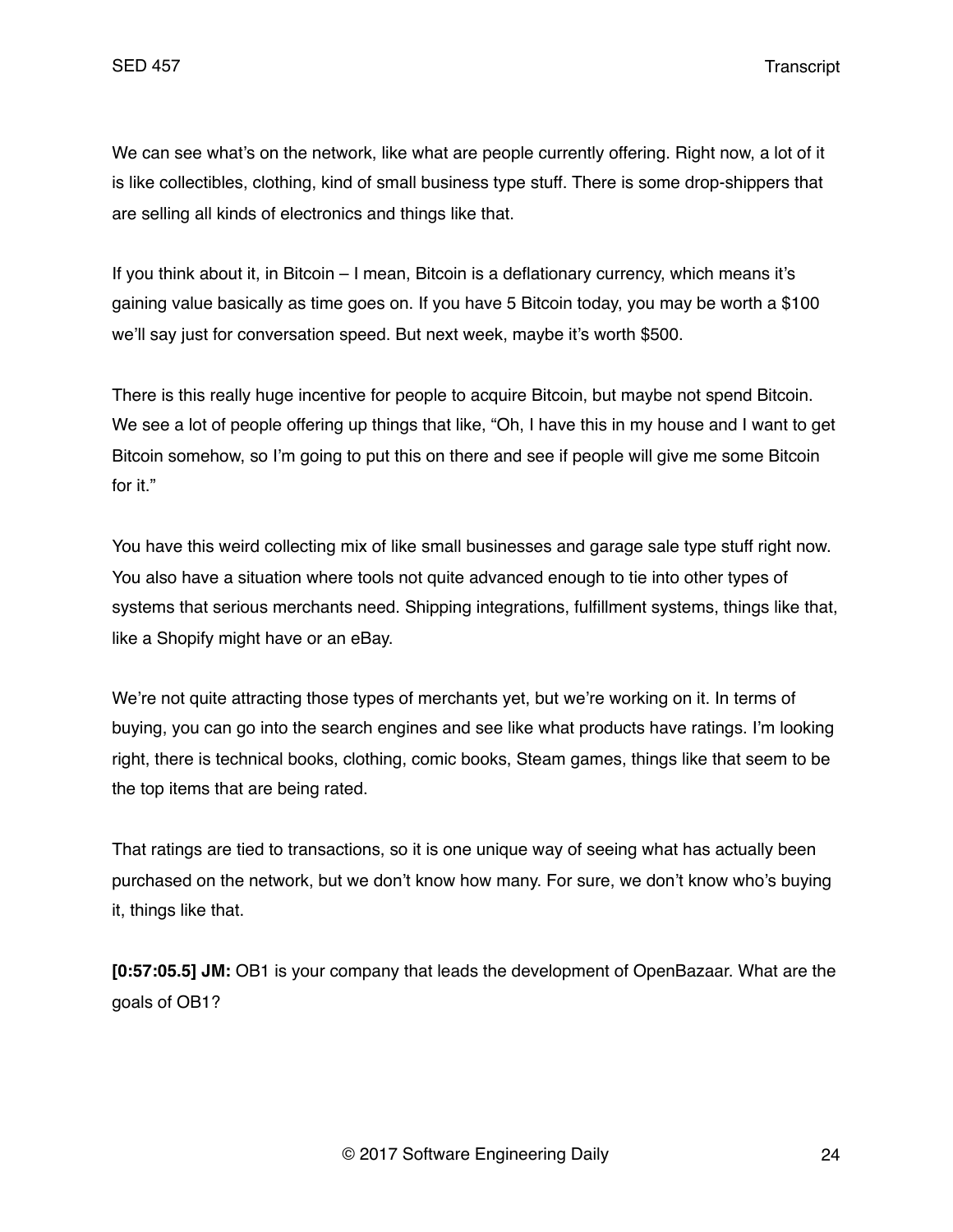**[0:57:15.0] BH:** OB1 didn't exist from anything. We went for about a year, a little over a year building the software just in our spare time. It's a side project. Then we raised venture capital and started OB1.

The goal of OB1 was to basically build a business on top of the platform. Our hypothesis was, "Look, we're going to build this open protocol and there is going to be all kinds of different things on top of it to improve it that we wouldn't want to bacon to the protocol or make open source." Bu someone is going to need to offer it to the users.

We want to be the first company that capitalizes on that, because we build it, we understand it, we have a really great advantage there. OB1, the goal was to contribute to building the protocol, but also eventually offer services to users.

We haven't gotten there yet. We haven't gotten to the point where we're offering services to people yet, because we've been focused primarily on just getting the product out in a state where people can use it well.

We're in that transition period between delivering the product and actually starting to build services that are useful on top of it. I mean, you need users/customers before you can sell them something. That's really still our primary focus.

**[0:58:32.3] JM:** Yeah. You think it will be like the Wordpress business model?

**[0:58:36.5] BH:** I don't think it will be that, because I think – I think more likely is that we're going to try and find ways within Bitcoin or the protocol or some other cryptocurrency to generate a revenue model.

It's more interesting to us to stick with the blockchain paradigms, rather than use the Wordpress model. Also Wordpress is like – I think for instance, in their case there is a much clearer way to charge their users. For instance, like there's a server software. You need servers and you need people to run the software and manage it and maintain it. You either have to do it yourself, or you need someone that's an expert. That's a great revenue model for us.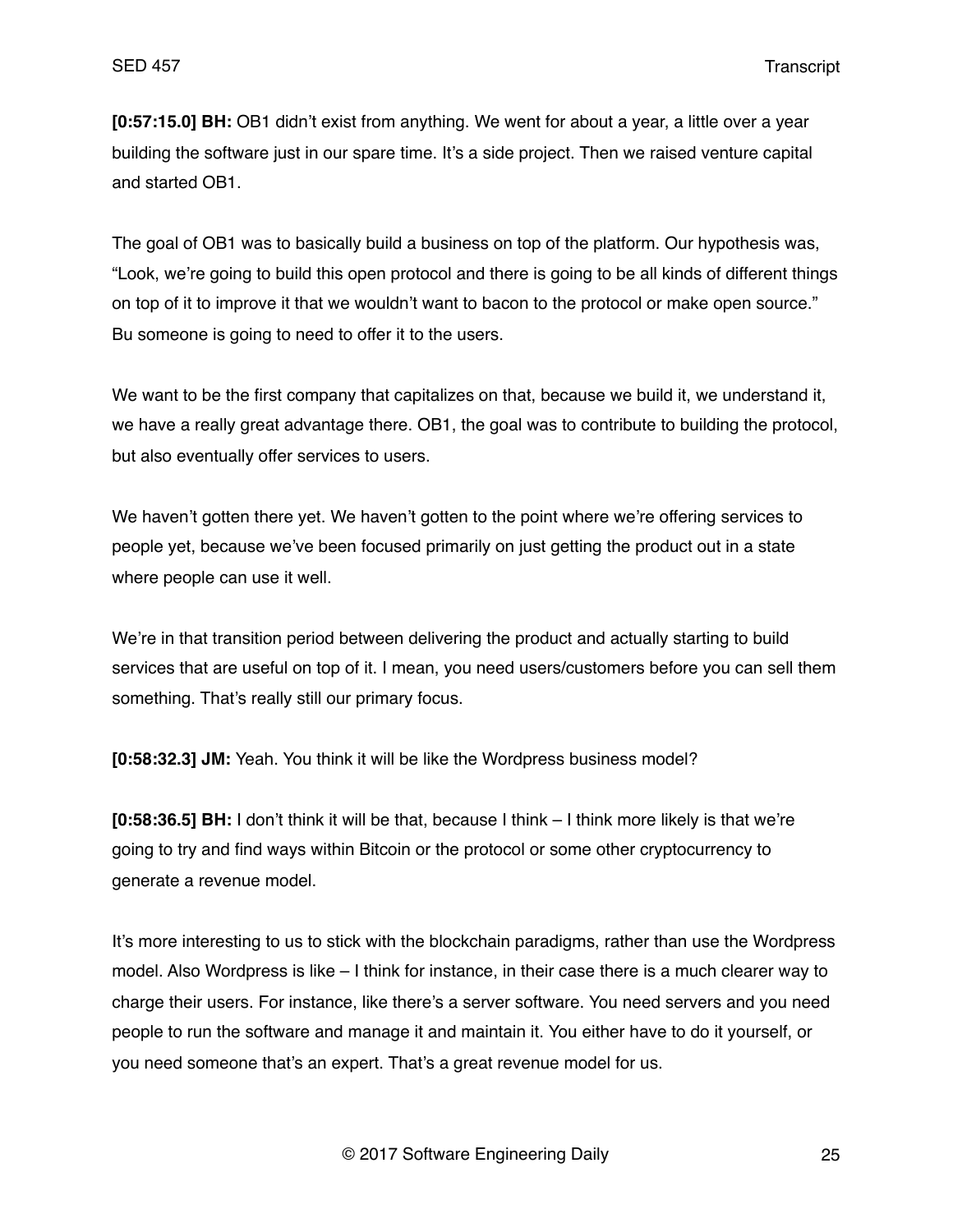OpenBazaar, we want it to be easy enough for anybody to run on their own computer, their device. They don't really need hosting for instance. I mean, not to mention we don't really want to be in control of hosting it, because then we're a central point of failure and it goes against the decentralization model.

We have to look at ways of creating revenue that are a little bit different. For instance, maybe we offer some kind of insurance model. Maybe the escrow model is not great and they're having problems and they want to use some kind of fire protection. Maybe they buy a buyer protection insurance through us, we offer that.

Or maybe we have a reputation service, like we've got merchants and vouch for them. These are just a few ideas, but those are types of services that wouldn't be part of the core protocol, but still would provide value to users and it would be an opt-in option.

**[1:00:22.0] JM:** Yeah. Well, it's a more – certainly a longer term point of view than saying, "Let's figure out a way to ICO."

**[1:00:29.5] BH:** I mean, ICO – I think ICO, the whole concept of ICOs is craziness wrapped around a nugget of an idea that could be good. It could be good. I think I still haven't seen someone do it right. We have a lot of –

**[1:00:47.9] JM:** Not even IPFS?

**[1:00:49.3] BH:** Well, so IPFS I think – I mean, obviously they haven't delivered yet, so I don't know for sure if they're going to meet their demand. I really love the team. I mean, Wan's a good friend and I think that they're great. If anybody is going to do it, I definitely believe in them.

But we just still haven't seen that happen. The idea of Filecoin is good, and we just need to see it executed. That's what I think is so scary is that now we have something like 1,900 different tokens out there, and we still don't have like one example other than ethereum itself as being super successful. Ethereum's biggest success you could say is in creating more coins.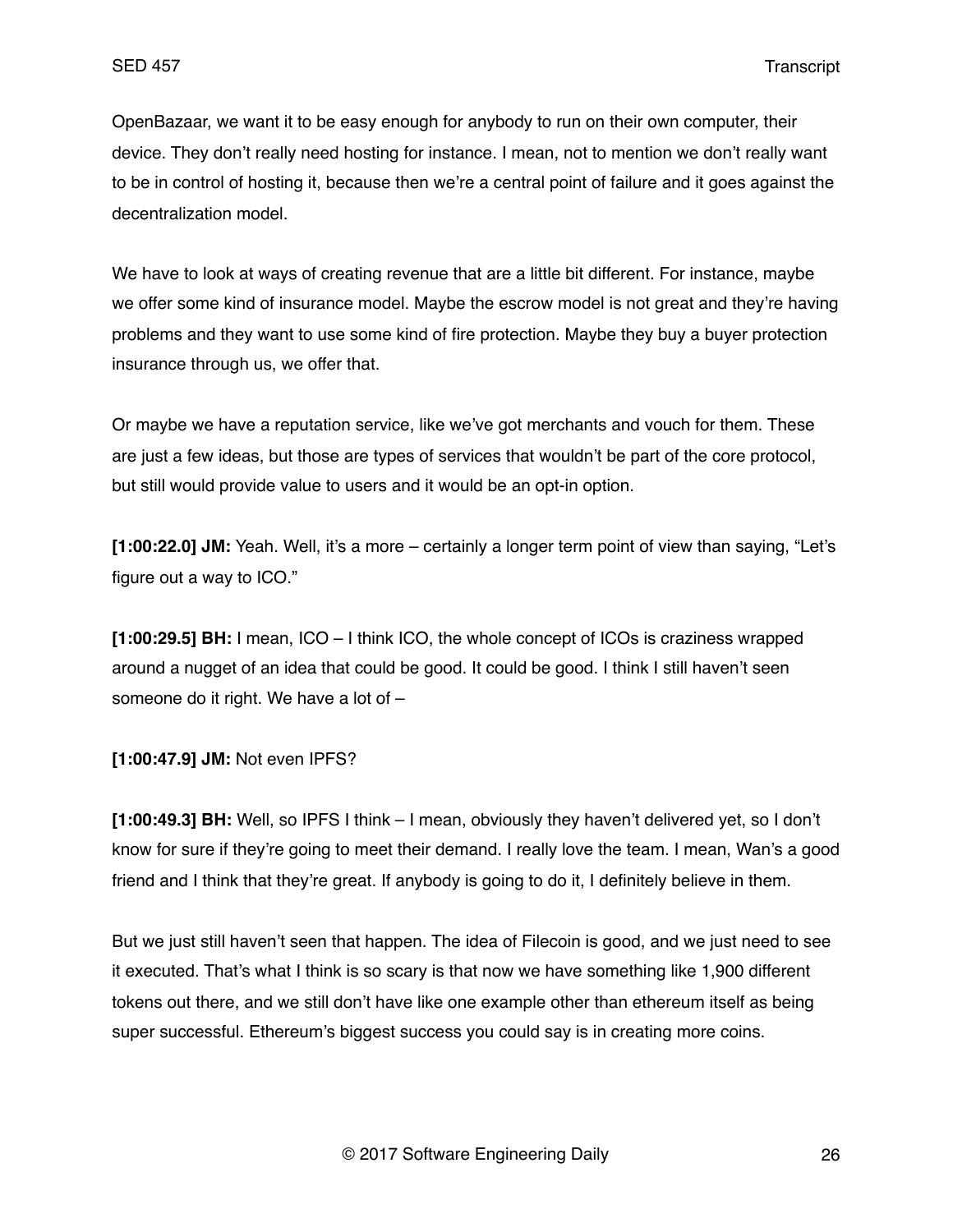The smart contract reality hasn't hit us yet. Or it hasn't been completely fulfilled, other than for crowd funding. Who knows? Is it a big bubble and it's going to blow up and none of those things are ever going to happen, or are we just not there yet?

I tend to think that we're probably not there yet, and that there are a few that are going to do it right and they're going to actually come up with something cool that's useful. Most of it is going to be garbage. The way that we're looking at is we rode a huge block post about like why we wouldn't never do a token, or why we're not thinking of a token at the moment, but we always left the door open.

If there was a way that we could really be assured that this is something that would benefit our community and make a difference and it could be done in a way that was right for everybody, then we would. I mean, we made that compromise when we took venture capital funding, which was a huge thing.

There were a lot of people that were like, "Oh, we're not going to work on this anymore, because you guys raised millions of dollars and you can just pay for it." The change in dynamics of our project dramatically. But we wanted to see this thing happen and we wanted to make sure we accomplish our goal.

In the same way, I mean if it comes down to it there may be a day where an ICO or some kind of crowd fund is the only way we can move forward. Maybe VCs decide, you know blockchain companies are just not going to return on our investment and we're out. How do you fund your project? They become the only option.

Never say never, but ultimately we haven't really seen a model that works perfectly, or that works well enough.

**[1:03:12.4] JM:** All right. Well, Brian we didn't get to talking about the IPFS refactoring, but maybe, I don't know, somebody else on the team, or we can do a different show about that. Because it seems like a very interesting topic. That seems like a complicated migration, but unfortunately we're out of time.